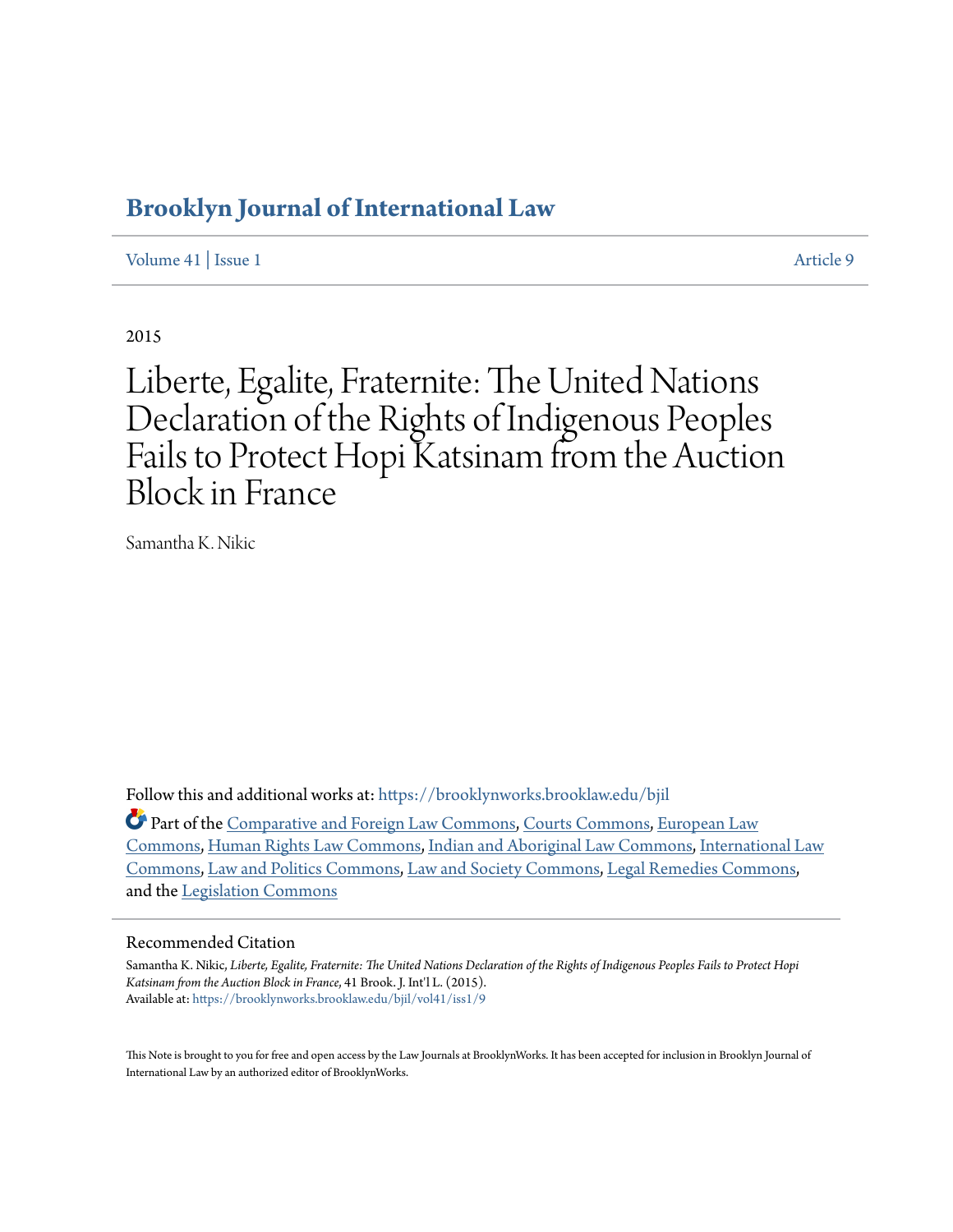# **LIBERTÉ, ÉGALITÉ, FRATERNITÉ?: THE UNITED NATIONS DECLARATION OF THE RIGHTS OF INDIGENOUS PEOPLES FAILS TO PROTECT HOPI KATSINAM FROM THE AUCTION BLOCK IN FRANCE**

"*Don't purchase that. It is a sacred being*." 1

#### **INTRODUCTION**

The shouts of a woman protesting over a room of applause<br>
I for the \$210,000 USD sale of a Native American head-L for the \$210,000 USD sale of a Native American headdress at French auction house Néret-Minet Tessier & Sarrou in April 2013 have gone unnoticed.<sup>2</sup> Unlike the underwhelming concern of auction houses and courts in France that have allowed the sales of Native American sacred property, international law has otherwise recognized the need to protect cultural property by adopting various conventions and ethical codes that afford due recognition to concerns over illicit and unethical trading.<sup>3</sup> In acknowledgment of the international concern to prevent "theft, clandestine excavation, and illicit export" of cultural property, the United Nations Educational, Scientific and Cultural Organization (UNESCO) adopted the Convention on the Means of Prohibiting and Preventing the Illicit Import, Export and Transfer of Ownership of Cultural Property in 1970 and the International Code of Ethics for Dealings in Cultural

2*. Id*.

<sup>1.</sup> Tom Mashberg, *Auction of Hopi Masks Proceeds After Judge's Ruling*, ARTSBEAT BLOG, (Apr. 12, 2013), http://artsbeat.blogs.nytimes.com/2013/04/12/french-judge-rules-that-auctionof-hopi-masks-can-proceed/.

<sup>3</sup>*. Id.*; *see also* U.N. Educ., Sci., and Cultural Org. [UNESCO], International Code of Ethics for Dealers in Cultural Property, CLT/CH/INS-06/25 rev (1999) [hereinafter Code of Ethics for Cultural Property Dealers], http://unesdoc.unesco.org/images/0012/001213/121320M.pdf; discussion *infra* Part I.A. *See generally* Convention on the Means of Prohibiting and Preventing the Illicit Import, Export and Transfer of Ownership of Cultural Property, Nov. 14, 1970, 823 U.N.T.S. 231, 10 I.L.M. 289 [hereinafter Convention on Cultural Property]. For a list of ratifying states, see Parties to the UNESCO Convention on Cultural Property, UNESCO, http://www.unesco.org/eri/la/convention.asp?KO=13039&language=E&order= alpha (last visited Oct. 25, 2015).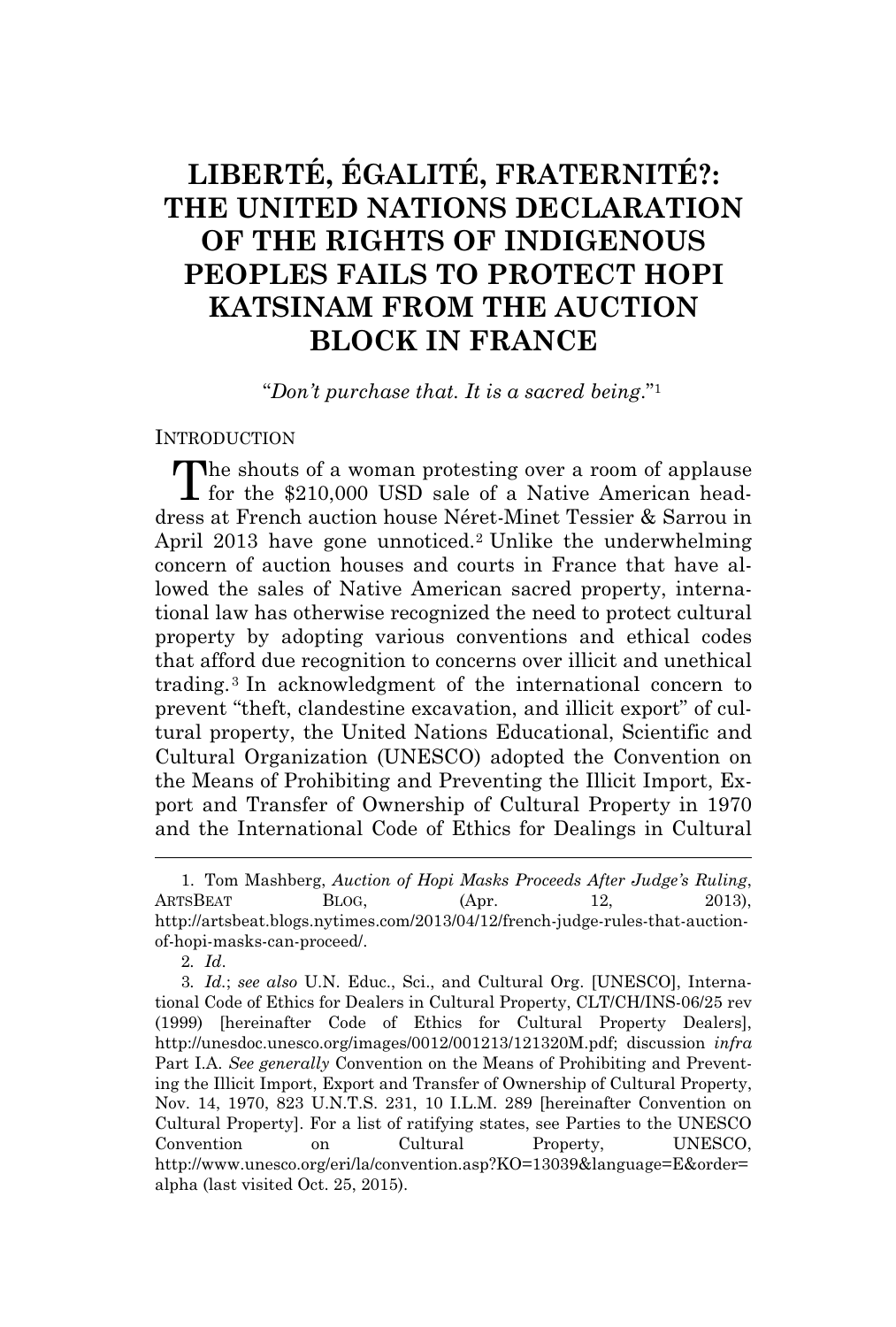Property in 1999.<sup>4</sup> In 2007, the General Assembly adopted the United Nations Declaration on the Rights of Indigenous Peoples (the "UNDRIP") to provide a set of principles that protect the rights of the world's 370 million indigenous peoples, including the right to their cultural property.<sup>5</sup>

However, the UNDRIP is not a binding piece of international law.<sup>6</sup> This fatal flaw allows member states to act without consequence, as illustrated by a recent French judicial decision in June 2014, which stripped all Native Americans of standing to bring cultural claims in France.<sup>7</sup> As a result of the UNDRIP's failure to properly protect indigenous peoples, France, an otherwise enthusiastic member at ratification, has effectively abandoned their position that was originally in support of the UNDRIP.<sup>8</sup> At the UNDRIP's adoption, French representative Fabien Fieschi<sup>9</sup> "believed that the Declaration was an essential step forward in the promotion and protection of human rights for all" and that "France had supported all multinational initi-

<sup>4.</sup> Convention on Cultural Property, *supra* note 3; *see also* Code of Ethics for Cultural Property Dealers, *supra* note 3.

<sup>5</sup>*. See* WALTER R. ECHO-HAWK, IN THE LIGHT OF JUSTICE: THE RISE OF HUMAN RIGHTS IN NATIVE AMERICA AND THE UN DECLARATION ON THE RIGHTS OF INDIGENOUS PEOPLES 88 (2013). *See generally* G.A. Res. 61/295, Declaration on the Rights of Indigenous Peoples (Sept. 13, 2007).

<sup>6</sup>*.* Press Release, Gen. Assembly, General Assembly Adopts Declaration on the Rights of Indigenous Peoples; 'Major Step Forward' Towards Human Rights for All, Says President, U.N. Press Release GA/10612 (Sept. 13, 2007).

<sup>7</sup>*.* Pierre Ciric, *Opinion: Hopi and Navajo Masks Auction Precedent in France Is Dangerous*, ARTNET NEWS (July 25, 2014), http://news.artnet.com/art-world/opinion-hopi-and-navajo-masks-auctionprecedent-in-france-is-dangerous-66975 (describing a French case which held that Native American tribes lack standing and therefore cannot sue in French court); Mike Boehm, *Sacred Hopi Tribal Masks are Again Sold at Auction in Paris*, L.A. TIMES (June 28, 2014), http://www.latimes.com/entertainment/arts/culture/la-et-cm-native-americanhopi-sacred-mask-auction-paris-20140627-story.html (referencing the ruling that Native American tribes lack standing to sue on "cultural claims" in French courts).

<sup>8</sup>*. See* Press Release, *supra* note 6; *see* Ciric, *supra* note 7; *see* Boehm, *supra* note 7.

<sup>9.</sup> Fabien Fieschi has been the Consul General of France since August 2012. *See* Fabien Fieschi, HUFFINGTON POST, http://www.huffingtonpost.com/fabien-fieschi/ (last visited Jan. 24, 2015). At the time of the UNDRIP's adoption, Fieschi became First Secretary of the Permanent Mission of France to the U.N. in New York and was in charge of human rights. *Id.*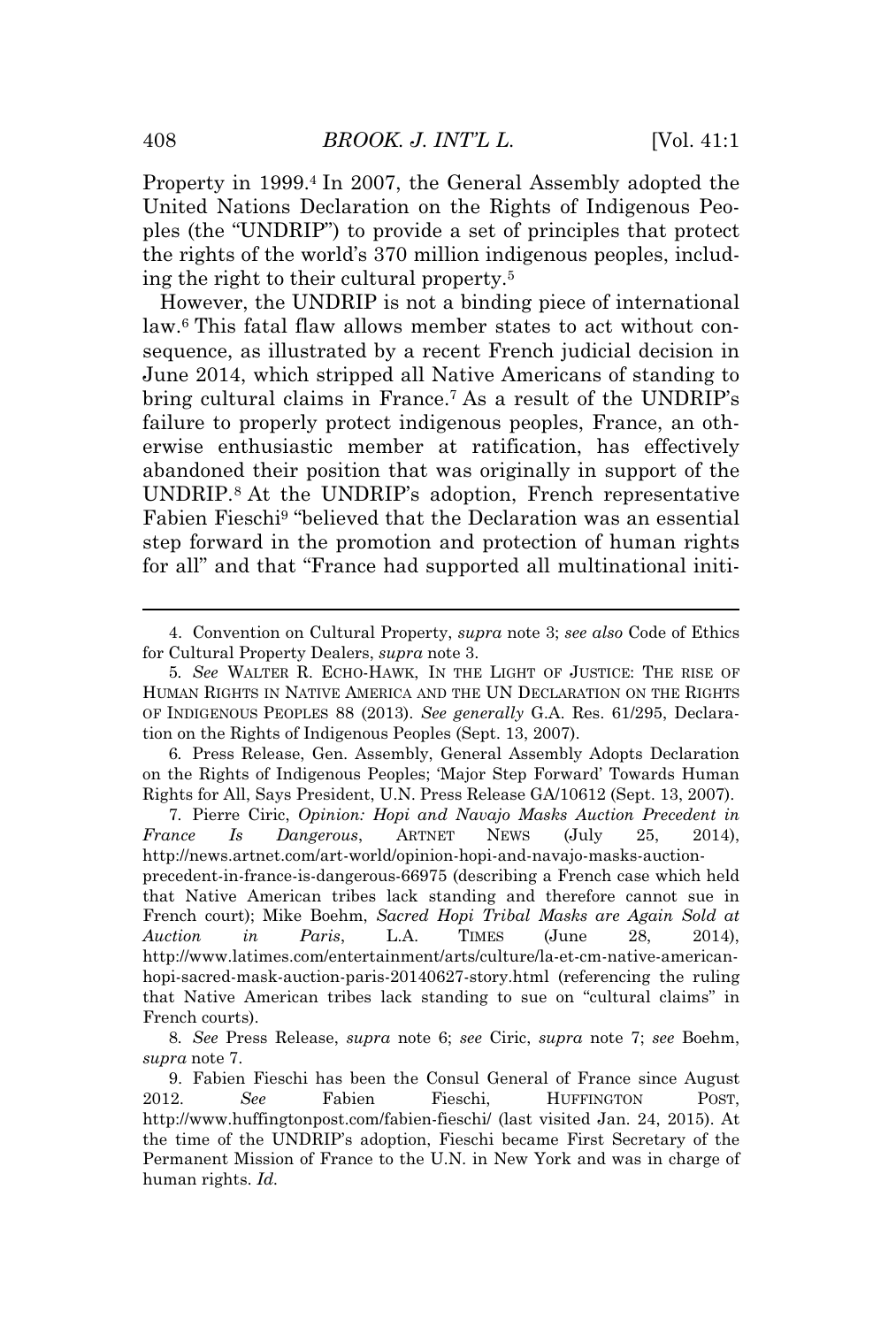atives for indigenous peoples." <sup>10</sup> Fieschi further emphasized that many of the rights provided in the UNDRIP were already present in the French Constitution. <sup>11</sup> France also developed their own legal framework regarding the sale of chattels at public auction in order to adequately regulate the sale of cultural property.<sup>12</sup> On one hand, France vocally supports initiatives for indigenous peoples; however, when given the opportunity to act, France has actively taken away the Hopi's international rights.<sup>13</sup> Despite advancements in both international and domestic law, without binding force behind the UNDRIP, any member state can disregard indigenous peoples without penalty.

Notwithstanding the international human rights of Native Americans, France is able to inadvertently safeguard its historic auction houses in what appears to be an attempt to hold onto the semblance of market prominence in the sale of art.<sup>14</sup> In the last few years, France's role in the world's art market has been declining from its previous position as a worldwide market leader.<sup>15</sup> Mirroring the decline in global art sales, the amount of sales taking place at French-founded auction houses has dropped.<sup>16</sup> Drouot, one of the oldest and largest public auction houses in the world, once dominated French auction house sales, but has declined in sales by approximately 20 percent in under ten years.<sup>17</sup> Confronted with economic distress, France

16*. See The CVV Publishes its Results on France's Sales Performance in 2013*, ART MEDIA AGENCY (Mar. 18, 2014), http://en.artmediaagency.com/82800/the-cvv-publishes-its-results-on-francessales-performance-in-2013/ [hereinafter *CVV Publishes Results*]; *The Art of Beating the Economic Crisis*, EURONEWS (Apr. 19, 2013), http://www.euronews.com/2013/04/19/the-art-of-beating-the-economic-crisis/.

17. *See CVV Publishes Results*, *supra* note 16; *The Art of Beating the Economic Crisis*, *supra* note 16; *About Drouot*, DROUOT, http://www.drouot.com/static/\_drouot\_pratique.html?lang=en (last visited

<sup>10</sup>*.* Press Release, *supra* note 6.

<sup>11</sup>*. Id*.

<sup>12</sup>*. See* discussion *infra* Part II.B.

<sup>13</sup>*. See* Ciric, *supra* note 7; Boehm, *supra* note 7.

<sup>14</sup>*. See* discussion *infra* Part II.D; Ciric, supra note 7; *and see* Boehm, supra note 7.

<sup>15</sup>*. See* Jeremy R. Howard, *The Growth of the Auction Market*, ENCYCLOPEDIA BRITANNICA,

http://www.britannica.com/EBchecked/topic/1557506/art-market*. See generally* Dan Bilefsky & Doreeen Carvajal, *A Capital of the Arts is Forced to Evolve*, N.Y. TIMES, Oct. 28, 2014, at A6.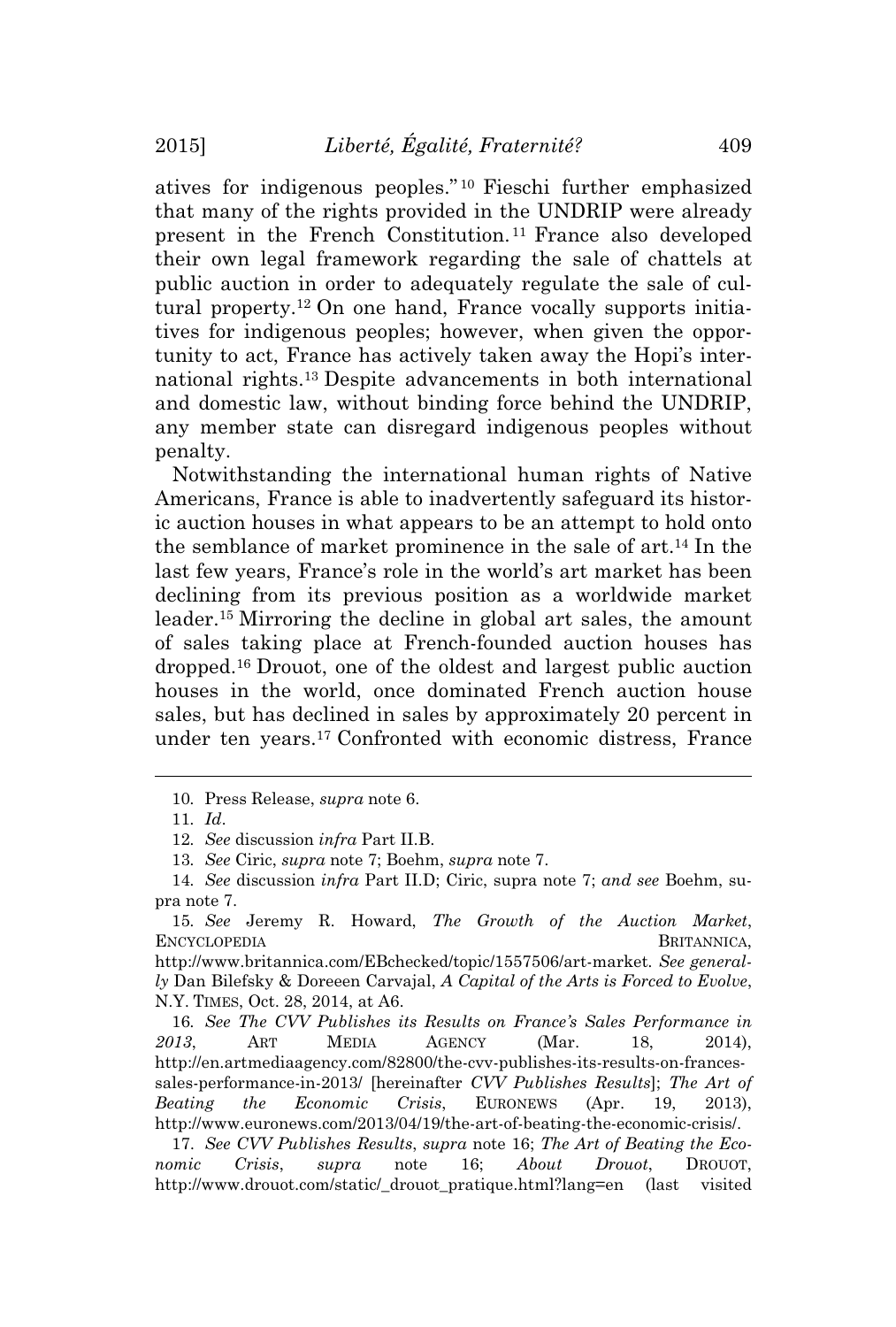has turned to the State for funding and management of the arts, as well as selling fine wines in an attempt to replenish their one hundred billion euro deficit.<sup>18</sup>

Notwithstanding the rights of the Hopi, a tribe and sovereign nation located in northeastern Arizona<sup>19</sup> and considered indigenous peoples under the UNDRIP, France's recent ruling has shielded the international community from the outcries of the Hopi.<sup>20</sup> Regardless of how unjust the decision to strip the Hopi and Native Americans of standing may be, the UNDRIP has no power to correct it, as it is a nonbinding piece of international law.<sup>21</sup> In order for the UNDRIP to rectify any wrongful decisions that adversely affect indigenous peoples, it must be transformed into binding law by way of treaty. As a multilateral treaty, which would be adopted into the law of member states, the UNDRIP would force member states to protect indigenous peoples worldwide and ensure consequences are exercised for domestic and global noncompliance.

Part I of this Note discusses the historical development of international law and the international movement toward protecting and regulating the dealings of cultural property, culminating into the drafting of the UNDRIP. This Part will also discuss important principles in the UNDRIP that protect indigenous peoples' cultural property. Part II will detail the structure of French governance and discuss France's own legal framework regarding cultural property in order to provide perspective on the impact of France's recent decision. It will also illustrate the UNDRIP's fatal flaw by discussing three contested sales of Native American artifacts at French auction houses, which culminated into France stripping the Hopi and all Na-

20*. See* discussion *infra* Part II.C.

Jan. 24, 2015); Scott Sayare, *Chatter of Swindles and Scams at Auction House*, N.Y. TIMES, Apr. 27, 2010, at A6.

<sup>18</sup>*.* Alanna Petroff, *Hard-Up France Sells Presidential Wine*, CNN MONEY (May 1, 2013), http://money.cnn.com/2013/05/01/news/economy/france-europewine/.

<sup>19.</sup> HOPI TRIBE OFFICIAL WEBSITE, http://www.hopi-nsn.gov/ (last visited Oct. 26, 2015).

<sup>21</sup>*. See* Ciric, *supra* note 7; Boehm, *supra* note 7; Press Release, *supra* note 6; ECHO-HAWK, *supra* note 5, at 73 (quoting United Nations Permanent Forum on Indigenous Issues, *Declaration on the Rights of Indigenous Peoples Frequently Asked Questions*,

http://www.un.org/esa/socdev/unpfii/documents/faq\_drips\_en.pdf (last visited Oct. 26, 2015)).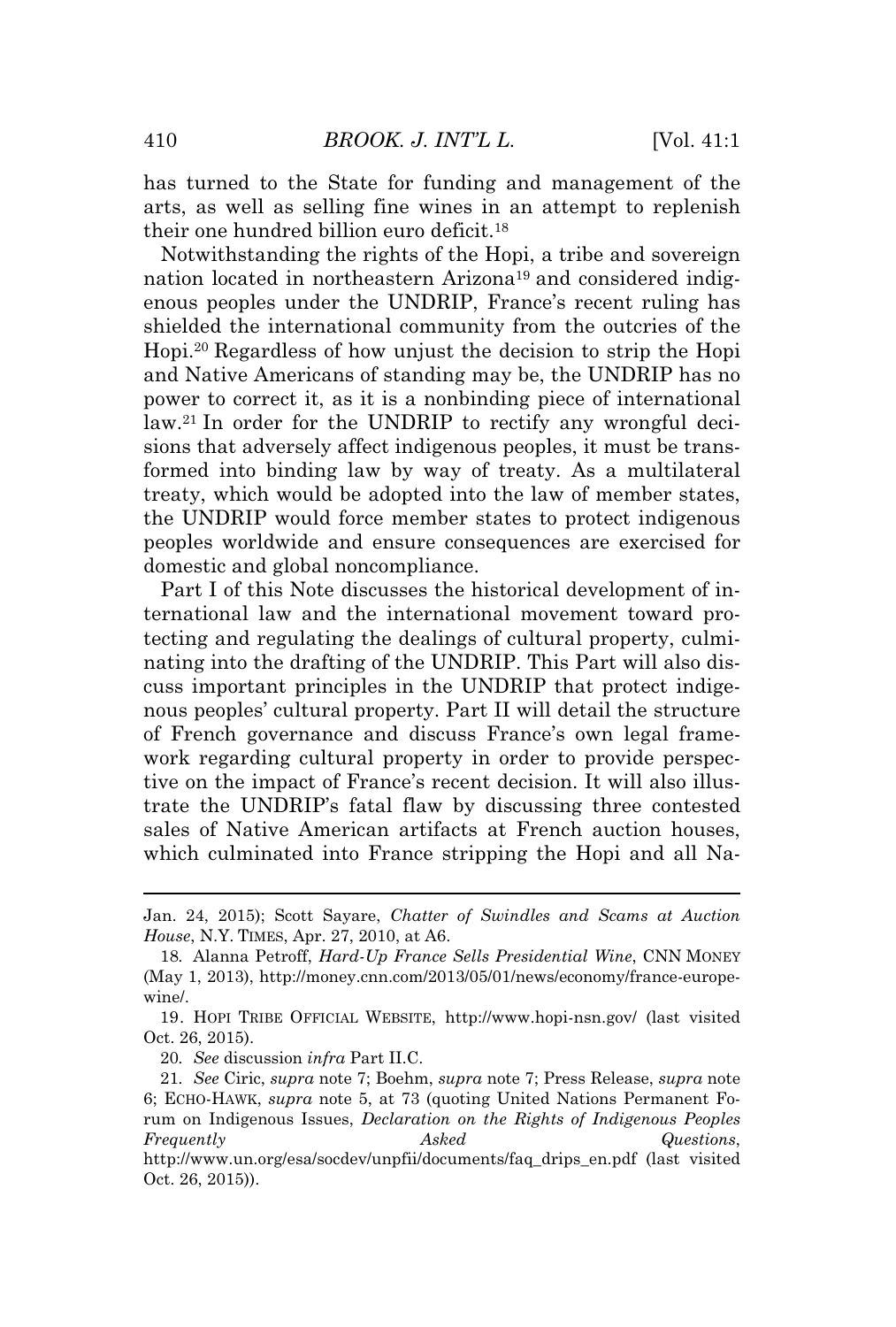tive Americans of standing to bring cultural claims in France.<sup>22</sup> Part III will argue that the UNDRIP is a toothless document that fails to protect indigenous peoples worldwide, as member states are free to act without consequence. This is evidenced by a seemingly economically driven motive that has allowed France to strip an entire group of people of standing, thereby creating a safe haven for the dealings of indigenous peoples' cultural property. Part III also suggests that the UNDRIP must be transformed into a multilateral treaty and in turn be adopted as binding law by member states to ensure consequences will be enforced for noncompliance. If such steps are not taken, the UNDRIP will continue to provide a grave precedent, allowing member states to disregard the rights of indigenous peoples.

# I. INTERNATIONAL LAW AND THE UNDRIP

In order to understand the failure of the UNDRIP, it is important to discuss the development of relevant international law toward protecting and regulating dealings in cultural property. Such developments have fostered and influenced the UNDRIP's attempt to provide similar protections for indigenous peoples. This part will provide a brief overview of important concepts in international law, discuss current international agreements pertaining to the protection of cultural property, and examine the UNDRIP in detail.

#### *A. A Review of International Law*

International Law is "the legal system governing the relationship between nations; more modernly, the law of international relations, embracing not only nations but also such participants as international organizations and individuals (such as those who invoke their human rights or commit war crimes)." <sup>23</sup> There are two sets of international mechanisms that countries sign onto in order to set a standard of behavior: "1) treaties and conventions [which] possess the force of law in ratifying nations, and 2) declarations and resolutions [which] carry non-binding moral power as statements of principle." 24

<sup>22</sup>*. See* Ciric, *supra* note 7; Boehm, *supra* note 7.

<sup>23</sup>*.* ECHO-HAWK, *supra* note 5, at 69.

<sup>24</sup>*.* ECHO-HAWK, *supra* note 5, at 72.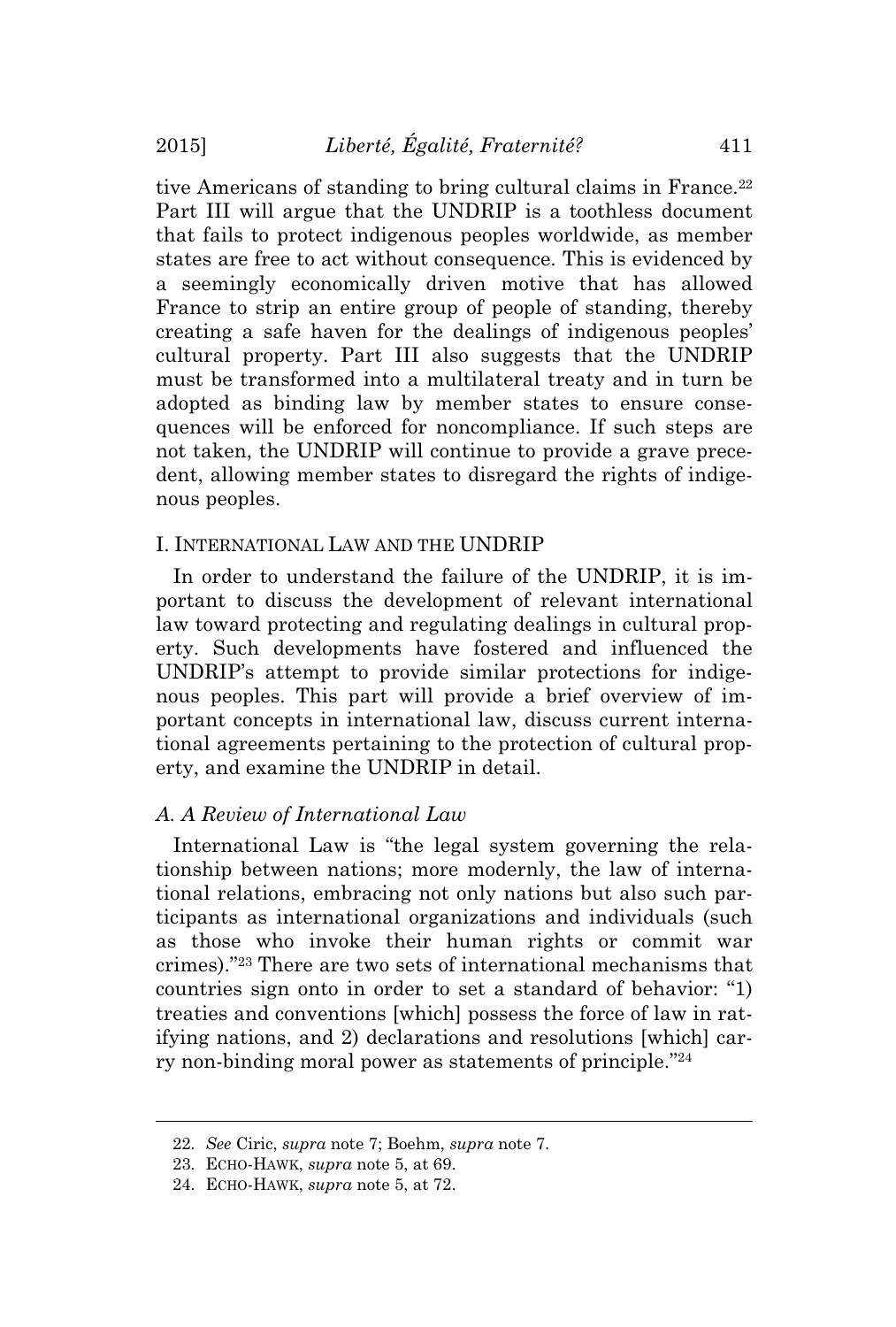The movement toward protecting cultural property commenced on November 14, 1970, with the passing of UNESCO's Convention on the Means of Prohibiting and Preventing the Illicit Import, Export and Transfer of Ownership of Cultural Property (the "Convention").<sup>25</sup> The Convention defines cultural property as property that "on religious or secular grounds, is specifically designated by each State as being of importance for archeology, prehistory, history, literature, art or science." 26 Member states are encouraged to formulate their own laws and regulations particularly with unlawful imports, exports, and transfers of ownership of cultural property and provide punishment for noncompliance with prohibitions laid out in the Convention.<sup>27</sup> The Convention is "the most authoritative international agreement on the protection of cultural property" and paved the way for additional agreements pertaining to cultural property in the international community.<sup>28</sup>

Subsequently, in 1999, UNESCO<sup>29</sup> adopted The International Code of Ethics for Dealers in Cultural Property (the "Ethical Code"), which recognizes the important role of the arts globally and implements a set of rules that traders must follow in order to adequately protect cultural items from illicit import and export. <sup>30</sup> The overall purpose of the Ethical Code is to acknowledge rising concerns of unethical trading of cultural property and instill a binding ethical code on dealers for all ratified member states.<sup>31</sup> In March 2011, the UNESCO Secretari-

<sup>25</sup>*. See generally* Convention on Cultural Property, *supra* note 3.

<sup>26</sup>*.* Convention on Cultural Property, *supra* note 3, art. 1.

<sup>27</sup>*. See* Marilyn E. Phelan, *Stolen and Illegally Exported Cultural Property and International Legislation and Treaties Protecting Cultural Property*, in 6 A.L.R. INT'<sup>L</sup> 527, § 1 (2012); Convention on Cultural Property, *supra* note 3, art. 8.

<sup>28</sup>*.* Phelan, *supra* note 27, at 527.

<sup>29.</sup> UNESCO's mission is "to contribute to the building of peace, the eradication of poverty, sustainable development and intercultural dialogue through education, the sciences, culture, communication and information." *See About Us*, UNESCO, http://www.unesco.org/new/en/unesco/about-us/ (last visited Jan. 24, 2015); *Introducing UNESCO: What We Are*, UNESCO, http://www.unesco.org/new/en/unesco/about-us/who-we-are/introducingunesco/ (last visited Jan. 24, 2015).

<sup>30</sup>*. See generally* Code of Ethics for Cultural Property Dealers, *supra* note 3.

<sup>31</sup>*. See id.*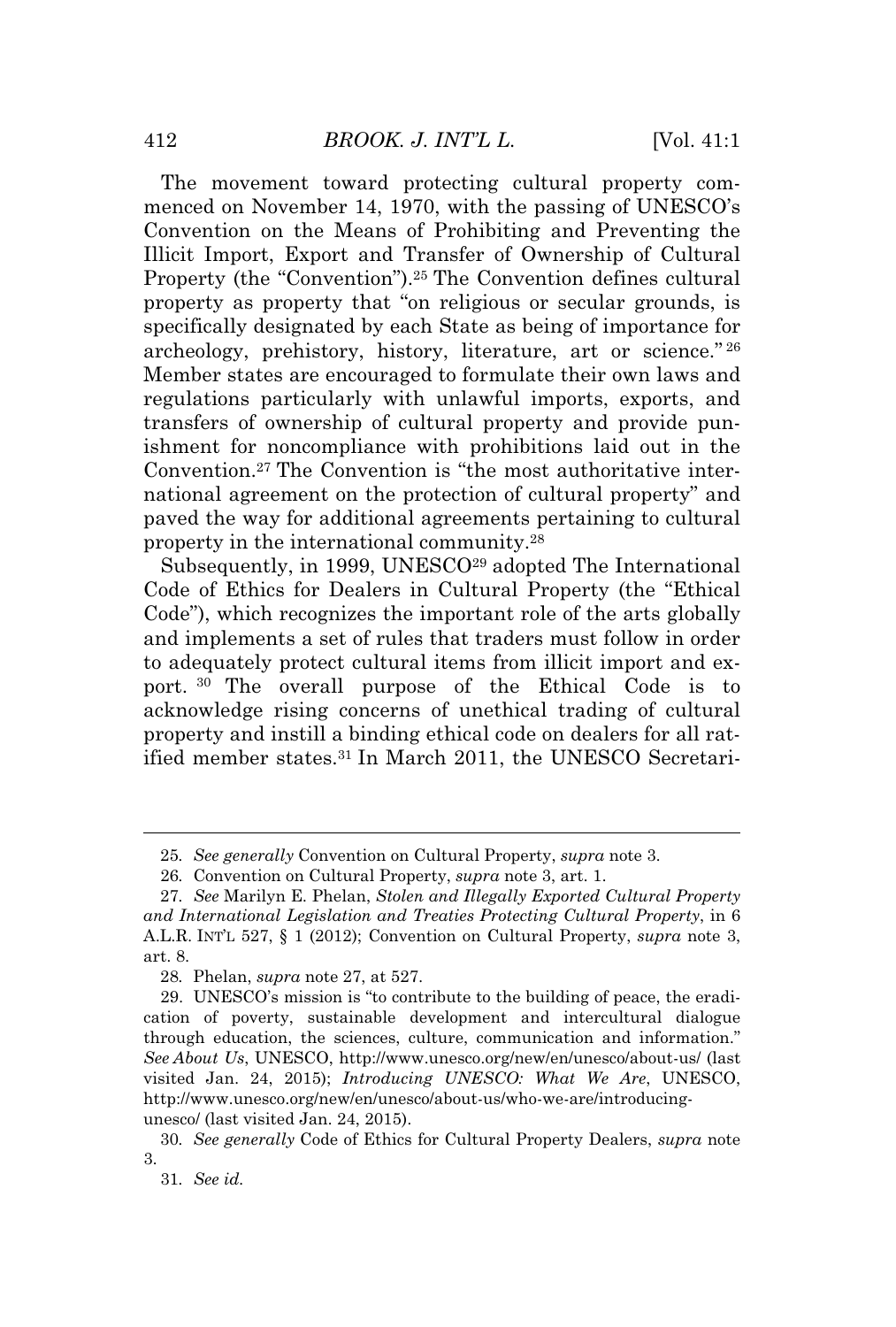at<sup>32</sup> participated in a workshop that planned to further demonstrate the importance of the Ethical Code and its predecessor, the Convention, in protecting cultural property from illicit dealing.<sup>33</sup> The concern to regulate unethical trading occurred on domestic fronts as well, when France began to draft its own ethical code for auction houses during the same time period.<sup>34</sup>

#### *B. The UNDRIP*

The U.N. was founded in the 1940s and entirely excluded indigenous peoples from representation.<sup>35</sup> This exclusion led to in-depth studies on the discrimination of indigenous peoples and eventually laid the foundation for the U.N.'s work regarding indigenous peoples worldwide.<sup>36</sup> In 2007, after extensive work by pioneers advancing the rights of indigenous peoples, <sup>37</sup> the U.N. General Assembly<sup>38</sup> adopted the UNIDRIP, which organized a set of principles that consolidated "the individual and collective rights" of the 370 million indigenous peoples worldwide and called "for the maintenance and strengthening of their cultural identities," which ultimately emphasizes the

<sup>32.</sup> The Secretariat is made up of the Director-General and the staff they appoint, which "is divided into Professional and General Service categories" working in "65 field offices throughout the world." *See The Executive Branch of the Organization*, UNESCO, http://www.unesco.org/new/en/unesco/aboutus/who-we-are/secretariat/ (last visited Jan. 24, 2015).

<sup>33.</sup> *See* Intergovernmental Comm. for Promoting the Return of Cultural Property to its Countries of Origin or its Restitution in Case of Illicit Appropriation, Secretariat Report, Rep. of the UNESCO Secretariat, para. 21, CLT-2011/CONF.208/COM.17/2REV (2012); Code of Ethics for Cultural Property Dealers, *supra* note 3, art. 4.

<sup>34</sup>*. See* discussion *infra* Part II.B.

<sup>35</sup>*. See Rights of Indigenous People: Process*, DIALOGUE BETWEEN NATIONS, http://www.dialoguebetweennations.com/ddd/Process.htm (last visited Oct. 26, 2015).

<sup>36</sup>*. See id*.

<sup>37</sup>*. See* Helen Quane, *New Directions for Self-Determination and Participatory Rights?*, *in* REFLECTIONS ON THE UN DECLARATION ON THE RIGHTS OF INDIGENOUS PEOPLES 262 (Stephen Allen & Alexandra Xathaki eds., 2011) (noting that it took over twenty years to draft the UNDRIP, which included contentious questions of rights to include).

<sup>38.</sup> The General Assembly is "the chief deliberative, policymaking and representative organ of the United Nations" providing "a unique forum for multilateral discussion of the full spectrum of international issues." *See Functions and Powers of the General Assembly*, UNITED NATIONS, http://www.un.org/en/ga/about/background.shtml (last visited Jan. 24, 2015).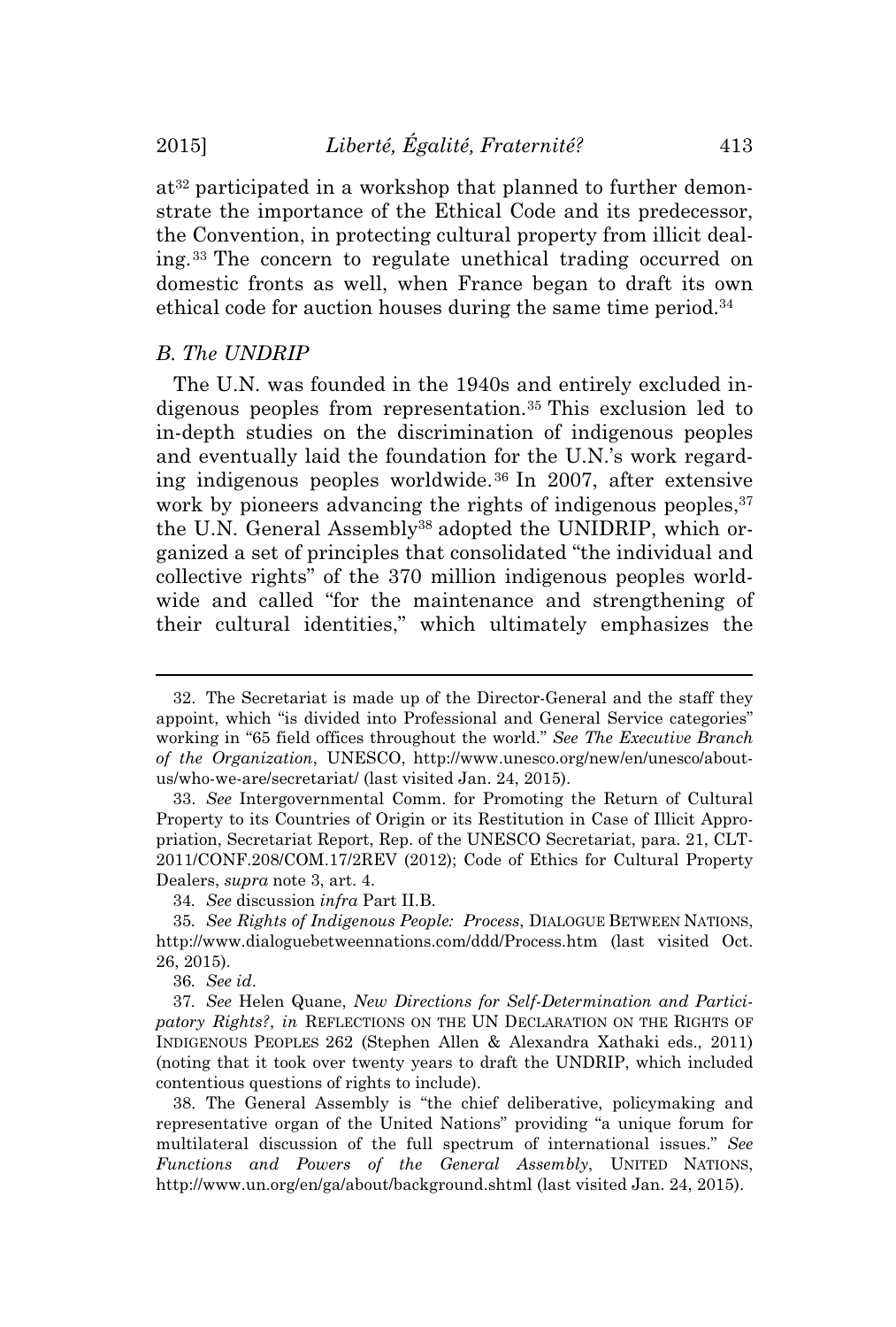"right [of indigenous peoples] to pursue development in keeping with their own needs and aspirations." <sup>39</sup> Like all international declarations, the UNDRIP is a nonbinding instrument that is not enforceable on "its own accord." <sup>40</sup> Instead, the purpose of international declarations is to provide certain principles for member states<sup>41</sup> to follow.<sup>42</sup> The UNDRIP specifies that member states are to abide by its principles to show the development of international relations and reflect their commitment to protecting indigenous peoples who are thereby affected by such developing legal norms.<sup>43</sup>

#### 1. The Scope of the UNDRIP

Unlike treaties or conventions, the UNDRIP is not automatically enforceable and instead compels member states to take action using the UNDRIP as a guide, rather than as a law.<sup>44</sup> This is not to say that the UNDRIP cannot be used strategically—the International Law Association<sup>45</sup> determined that the international community has agreed to a number of customary rules of international law with binding force present in the UNDRIP.<sup>46</sup> Most importantly is that indigenous peoples have the rights to "self-determination . . . recognition and protection of cultural integrity . . . reparation and redress for wrongs suf-

43*. See id*.

45. The International Law Association is a nongovernmental organization consisting of specialized U.N. agencies around the world. *See* INTERNATIONAL LAW ASSOCIATION, http://www.ila-hq.org (last visited Oct. 19, 2014). Its objectives are "the study, clarification and development of international law, both public and private, and the furtherance of international understanding and respect for international law." *Id.*

46*.* For an in-depth view of each of the customary rules of binding force from the UNDRIP, *see* ECHO-HAWK, *supra* note 5, at 88.

<sup>39.</sup> Press Release, *supra* note 6; *see* Quane, *supra* note 37, at 262.

<sup>40</sup>*.* ECHO-HAWK, *supra* note 5, at 64.

<sup>41</sup>*.* For a list of all U.N. member-states, see *Member States of the United Nations*, UNITED NATIONS, http://www.un.org/en/members/ (last visited Jan. 24, 2015).

<sup>42</sup>*. See* ECHO-HAWK, *supra* note 5, at 73.

<sup>44</sup>*. See id*.; Clive Baldwin & Cynthia Morel, *Rights of Indigenous Peoples in Litigation*, *in* REFLECTIONS ON THE UN DECLARATION ON THE RIGHTS OF INDIGENOUS PEOPLES 121, 122 (Stephen Allen & Alexandra Xanthaki eds., 2011) (arguing for the UNDRIP to be accepted as an authoritative binding document in order for it to have an impact on the world in addressing issues on indigenous peoples).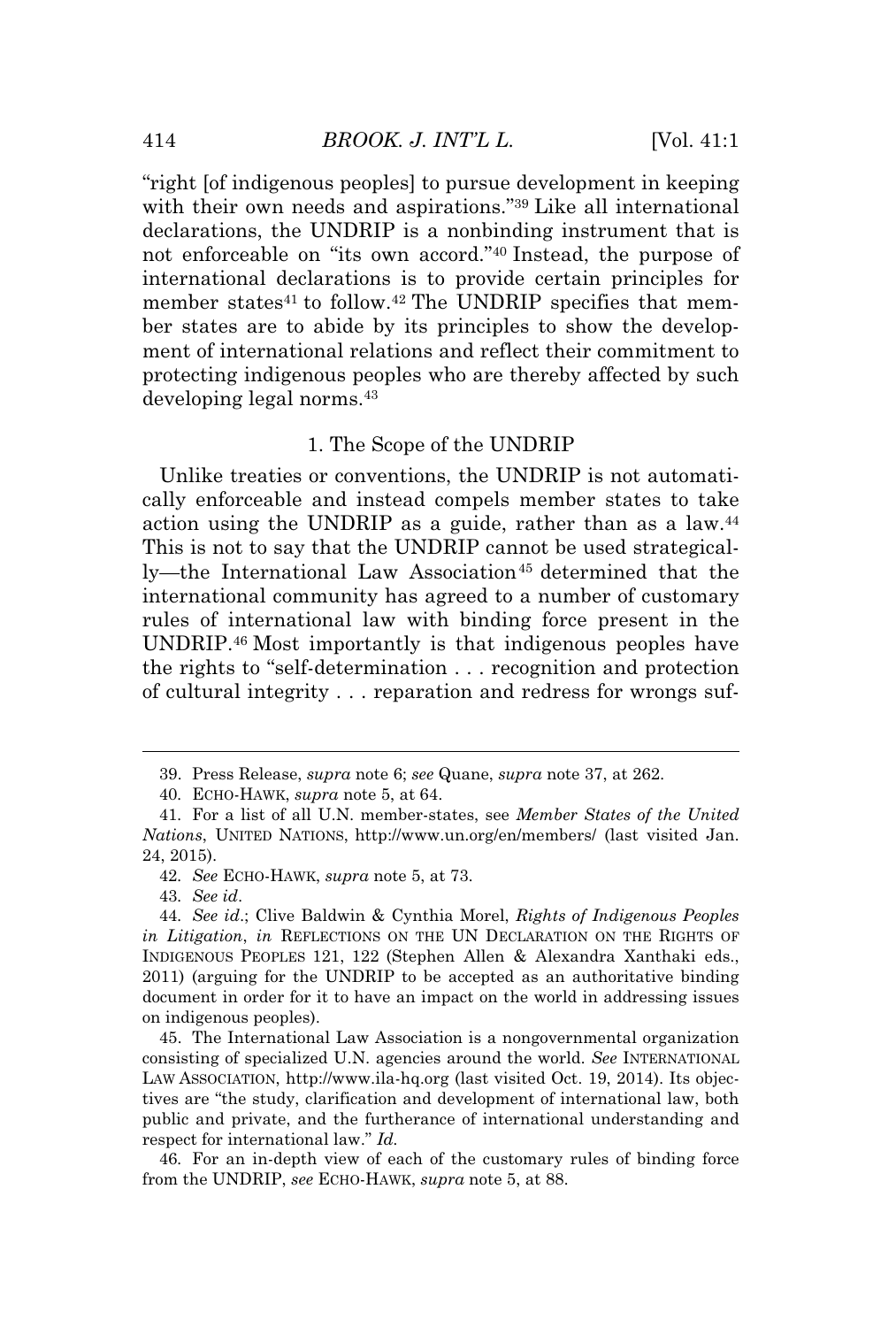fered" and "that all agreements to which they are a party will be honored and fully implemented."<sup>47</sup>

While the UNDRIP does not define "indigenous peoples," some view this as an opportunity for flexibility, rather than liability.<sup>48</sup> Some definitions have likened indigenous peoples to "ethnic groups"; however, this is not always applicable to the international community.<sup>49</sup> The Martínez-Cobo Report<sup>50</sup> delves further into defining indigenous peoples, describing them as people who have a "historical continuity with pre-invasive and pre-colonial societies that developed on their territories, [and] are considered unlike other sectors of the dominant society in those territories or parts thereof." <sup>51</sup> The Martínez-Cobo Report offers a broad understanding of what "historical continuity" means, which is more amenable to the protection of indigenous peoples, by affording accountability to countries on their actions and not simply on geographical location.<sup>52</sup> The Report discusses historic continuity as encompassing one or more factors of long-term persistence to the present, including: "occupation of ancestral territories . . . common ancestry with the original inhabitants . . . culture in general or in specific manifestations . . . language . . . residence in certain parts of their country or in certain regions of the world." <sup>53</sup> A definition by Erica Irene Daes, Chairperson of the U.N. Working Group on Indigenous Populations,<sup>54</sup> who was inspired by the Martínez-Cobo Report,

52*. See id.*

53*. Id.*

<sup>47</sup>*. Id.* at 88–91.

<sup>48</sup>*. See* Baldwin & Morel, *supra* note 44, at 132–34.

<sup>49</sup>*. See* CLAIRE CHARTERS & RODOLFO STAVENHAGEN, MAKING THE DECLARATION WORK: THE UNITED NATIONS DECLARATION ON THE RIGHTS OF INDIGENOUS PEOPLES 153 (2009).

<sup>50</sup>*. See Rights of Indigenous People: Process*, *supra* note 35, at 7 (explaining that due to an exclusion of indigenous peoples from the U.N., Jose Martinez Cobo "was appointed Special Rapporteur" for a study on "the problem of discrimination against Indigenous Peoples," which was submitted to the Sub-Commission during 1981–1984 and became "the foundation of the future UN work relating to Indigenous Peoples").

<sup>51</sup>*.* For a more in depth definition and discussion of indigenous peoples, see CHARTERS & STAVENHAGEN, *supra* note 49, at 153.

<sup>54.</sup> The Working Group on Indigenous Populations is a charter-based U.N. body established for indigenous peoples to bring their own experiences and concerns to the U.N., *See* WORKING GROUP ON INDIGENOUS POPULATIONS, http://www.iwgia.org/human-rights/un-mechanisms-and-processes/workinggroup-on-indigenous-populations (last visited Jan. 24, 2015).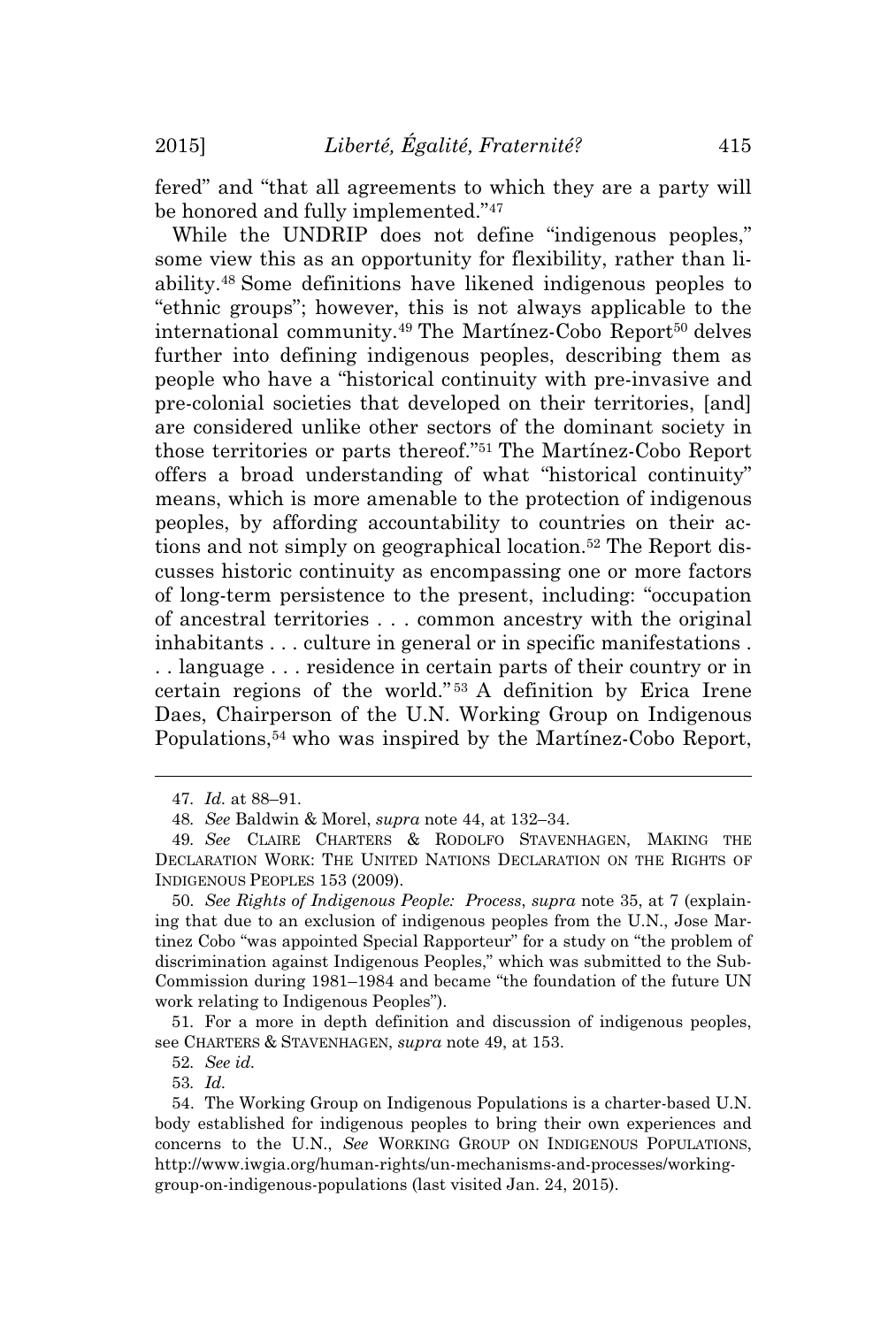is more accommodating.<sup>55</sup> Daes defines indigenous peoples by virtue of their descent from groups that were already established within a territory prior to the advent of other groups with different cultural or ethnic origins, and have yet maintained their identity in customs and traditions of their ancestors, despite changes to a state structure that is unlike their own.<sup>56</sup> These definitions confining indigenous peoples to their geographical location restrict the effects of the principles provided by the UNDRIP to those states with dominion over the corresponding territories.<sup>57</sup>

#### 2. The UNDRIP Attempts to Provide Legal Recourse

It is important to note that the UNDRIP is universal and aims to resolve historic injustices suffered by indigenous peoples.<sup>58</sup> This is especially important in applying the principles of the UNDRIP "to former colonizing states . . . [that] may still hold indigenous property or remains in their territory . . . [and as such] be liable to compensate for the major rights violations they have committed in the past." <sup>59</sup> The UNDRIP is not a time sensitive document, but rather sets out "clear principles on the basic rights of restoration or compensation," which makes a strong basis for litigation or settlement.<sup>60</sup> Whether it has been effective in bringing litigation or settlement to countries outside of currently set geographical borders is not clear, considering the recent events stripping the Hopi of standing in France.<sup>61</sup> What is unfortunate in the case of the Hopi is that

- 58*. See* Baldwin & Morel, *supra* note 44, at 140–41.
- 59*. Id*. at 141.

<sup>55</sup>*. See* CHARTERS & STAVENHAGEN, *supra* note 49, at 153; Baldwin & Morel, *supra* note 44, at 133.

<sup>56</sup>*. See* CHARTERS & STAVENHAGEN, *supra* note 49, at 153; Baldwin & Morel, *supra* note 44, at 133 (breaking down Daes' definition into criteria, which include territorial occupation and self-perpetuated cultural individualism, among other factors.)

<sup>57</sup>*. See* CHARTERS & STAVENHAGEN, *supra* note 49, at 153.

<sup>60</sup>*. Id.*

<sup>61</sup>*. See* discussion *infra* Part II.C.3.; FREDERICO LENZERINI, REPARATIONS FOR INDIGENOUS PEOPLES 29–31 (2008) (discussing limitations on the International Law Commission's codified rules regarding state responsibility to reparations for the harms done to "aliens" and indigenous peoples, which includes liability for injuries suffered by acts prior to international law prohibiting them). However, indigenous peoples' claims for reparation are said to be distinguishable from other reparation claims due to a long-developed "complex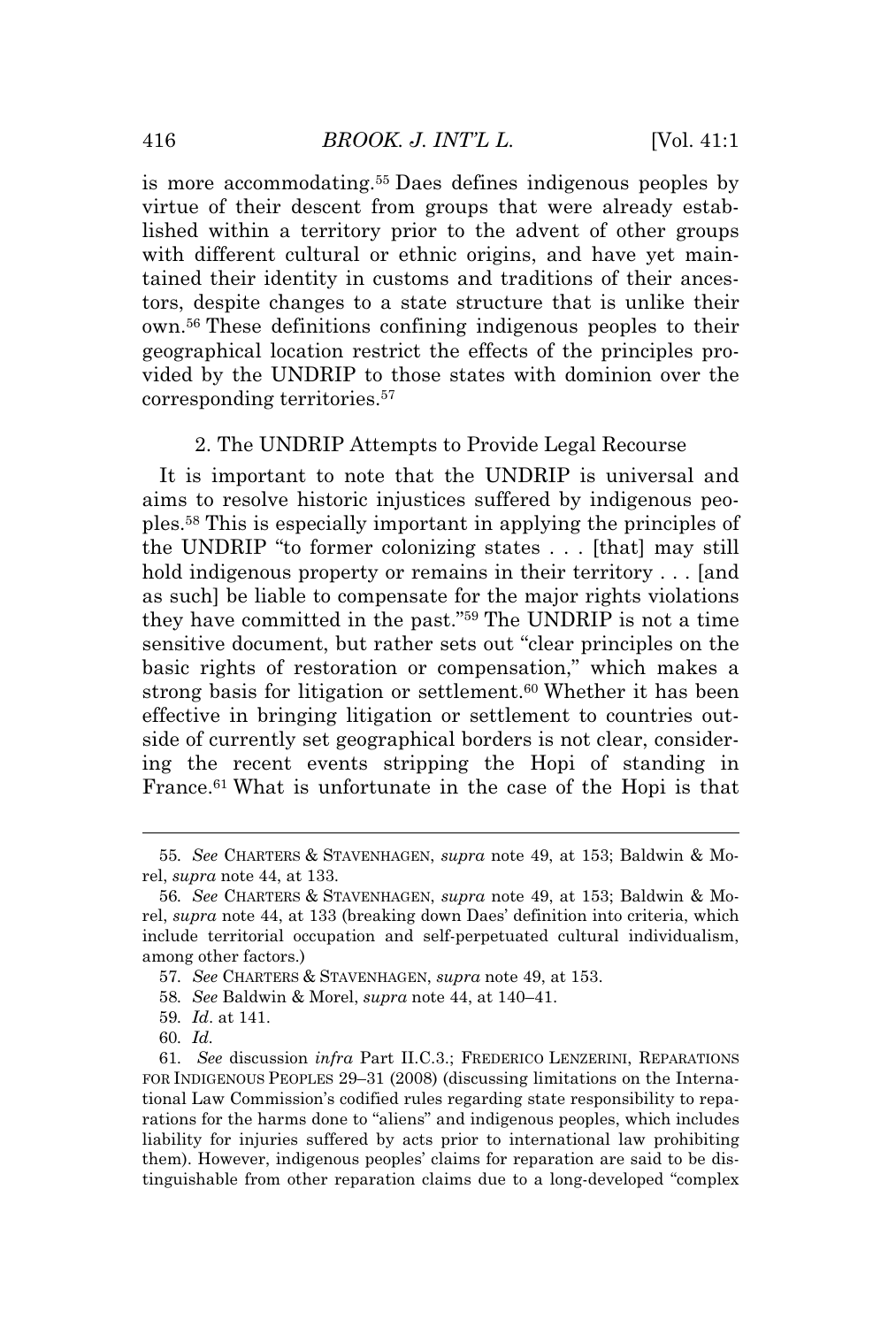the UNDRIP articulates its use in the litigation of any rights issue affecting indigenous peoples in at least two articles, but due to the lack of enforceability of the UNDRIP, the Hopi were unable to utilize these provisions.<sup>62</sup> Article 40 specifically provides indigenous peoples with *"*just and fair procedures for the resolution of conflicts and disputes with States or other parties*"* and remedies for infringements of individual and collective rights, giving "due consideration to the customs, traditions, rules and legal systems of the indigenous peoples concerned and international human rights." <sup>63</sup> The UNDRIP intends to provide indigenous peoples with rights to protect their cultural heritage and property.<sup>64</sup>

The UNDRIP provides for the full participation of indigenous peoples alongside the international community to maintain their cultural identities and shield indigenous peoples from discrimination.<sup>65</sup> In order to accomplish this, the UNDRIP asks states to afford redress and restitution<sup>66</sup> by means developed

63. G.A. Res. 61/295, *supra* note 5, art. 40.

64*. See* H. Patrick Glenn, *The Three Ironies of the UN Declaration on the Rights of Indigenous Peoples, in* REFLECTIONS ON THE UN DECLARATION ON THE RIGHTS OF INDIGENOUS PEOPLE 171, 171–182 (discussing the irony of requiring indigenous peoples to participate within the scope of western cultural norms of the UNDRIP, despite that indigenous people often lack formal written law and/or sovereign status, they often possess alternative understandings of the world, and frequently carry with them other distinct characteristics).

65*. See* G.A. Res. 61/295, *supra* note 5, arts. 5, 11 (para. 2), 12 (para. 2), 19. The UNDRIP sets out the rights of indigenous people to "[1] maintain and strengthen their distinct . . . cultural institutions . . . [2] participate fully . . . in the . . . cultural life of the State . . . [3] revitalize their cultural traditions and customs . . . [and 4] use and control of their ceremonial objects." *Id.*

66. Other countries, whether by way of the UNDRIP or on their own accord, have provided redress in various forms, including the United Kingdom's removal of the accreditation status of museums for breaching set standards and practices. *See generally Sekhemka Statue: Northampton Museum Loses Art Council Accreditation*, BBC NEWS (Aug. 1, 2014) [hereinafter *Sekhemha Statue*], http://www.bbc.com/news/uk-england-northamptonshire-28602849.

and powerful movement" to an international front, often with claims tied to property rights and other various distinguishing factors. *See id.* Additionally, the International Law Commission's codified rules are to be applied "to the international community as a whole." *See id.*

<sup>62</sup>*. See* Baldwin & Morel, *supra* note 44, at 127; G.A. Res. 61/295, *supra* note 5, art. 18 (providing for indigenous people's participation in decision making by allowing them to provide their own representatives). S*ee generally* G.A. Res. 61/295, *supra* note 5, art. 40.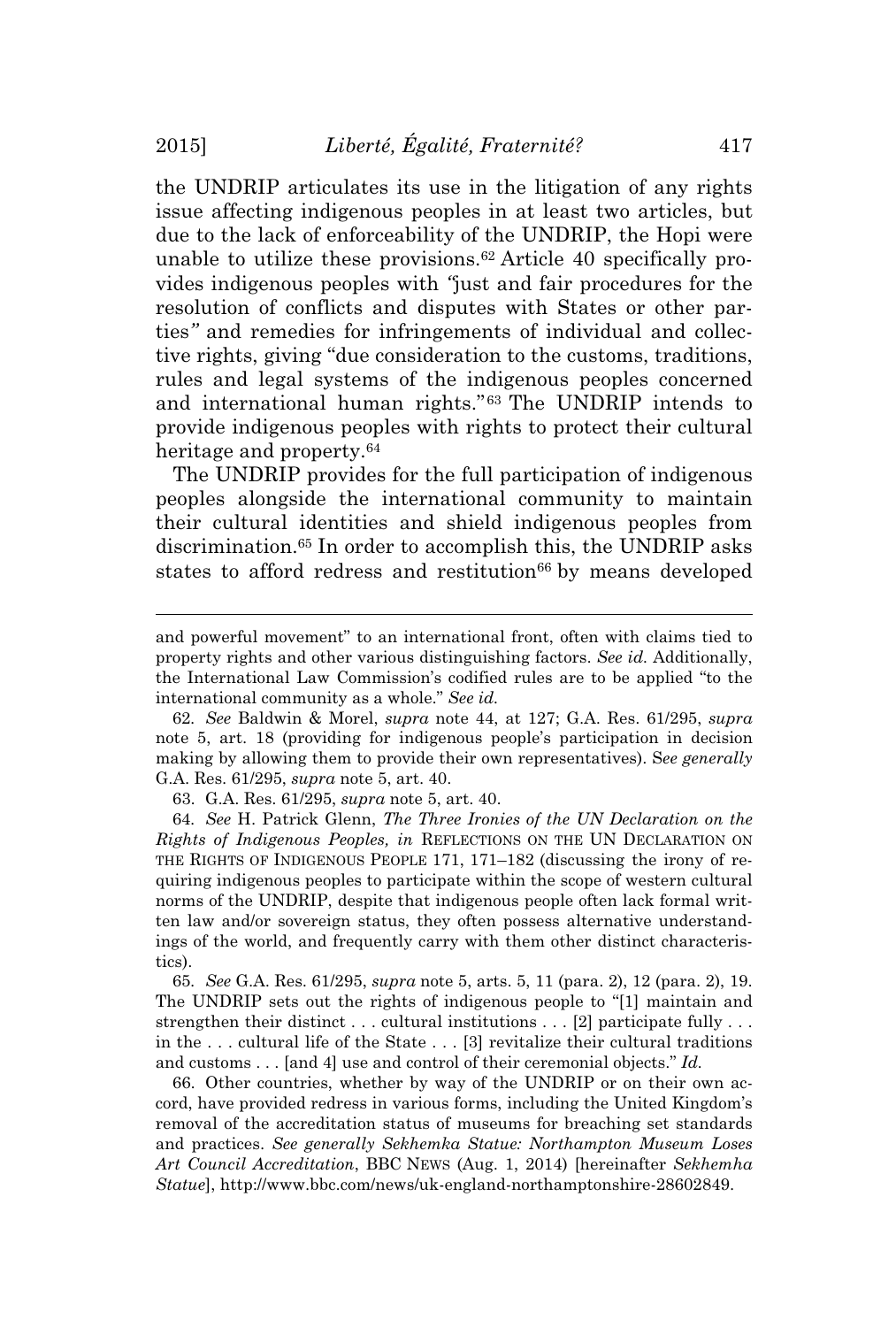alongside indigenous peoples "with respect to their cultural, intellectual, religious and spiritual property taken without their free, prior and informed consent or in violation of their laws, traditions and customs*.*" <sup>67</sup> While the UNDRIP sets out these basic parameters affording indigenous peoples a voice, France has refused to listen. Without the ability to enforce its provisions, the Hopi are incapable of using the UNDRIP as a means of empowerment.

# 3. The UNDRIP's Prospective Take on Indigenous Peoples' Involvement in Lawmaking

When asking states to "enable the access and/or repatriation of ceremonial objects . . . through fair, transparent and effective mechanisms developed in conjunction with indigenous peoples concerned," the UNDRIP intends for states to cooperate in good faith with indigenous peoples before they implement any type of lawmaking, whether by legislation or administrative procedures by obtaining the "free, prior and informed consent" of indigenous peoples.<sup>68</sup> States are to work in conjunction with indigenous peoples to establish and implement "fair, independent, impartial, open and transparent process[es]," which acknowledge that indigenous peoples have unique laws, histories, and customs." <sup>69</sup> The UNDRIP concludes with the expectation that states are to comply with human rights obligations when they limit any of the rights set out in the UNDRIP.<sup>70</sup> These limitations must "be *non-discriminatory and strictly necessary*" with the only "purpose of securing due recognition and respect for the rights and freedoms of others and for meeting the just and most compelling requirements of a democratic society." <sup>71</sup> By calling upon international human rights obligations, the UNDRIP is relying on preexisting international law to give it power.

Subsequently, as the UNDRIP is a nonbinding agreement, there are no articles providing for either the implementation or enforcement of the agreement itself or consequence for the non-

<sup>67</sup>*. See* G.A. Res. 61/295, *supra* note 5, art. 11, paras. 2, 8.

<sup>68</sup>*. Id*. art. 8, paras. 2, 19.

<sup>69</sup>*. Id.* art. 27.

<sup>70</sup>*. Id*. art. 46, para. 2.

<sup>71</sup>*.* G.A. Res. 61/295, *supra* note 5, art. 46, para. 2 (emphasis added)*.*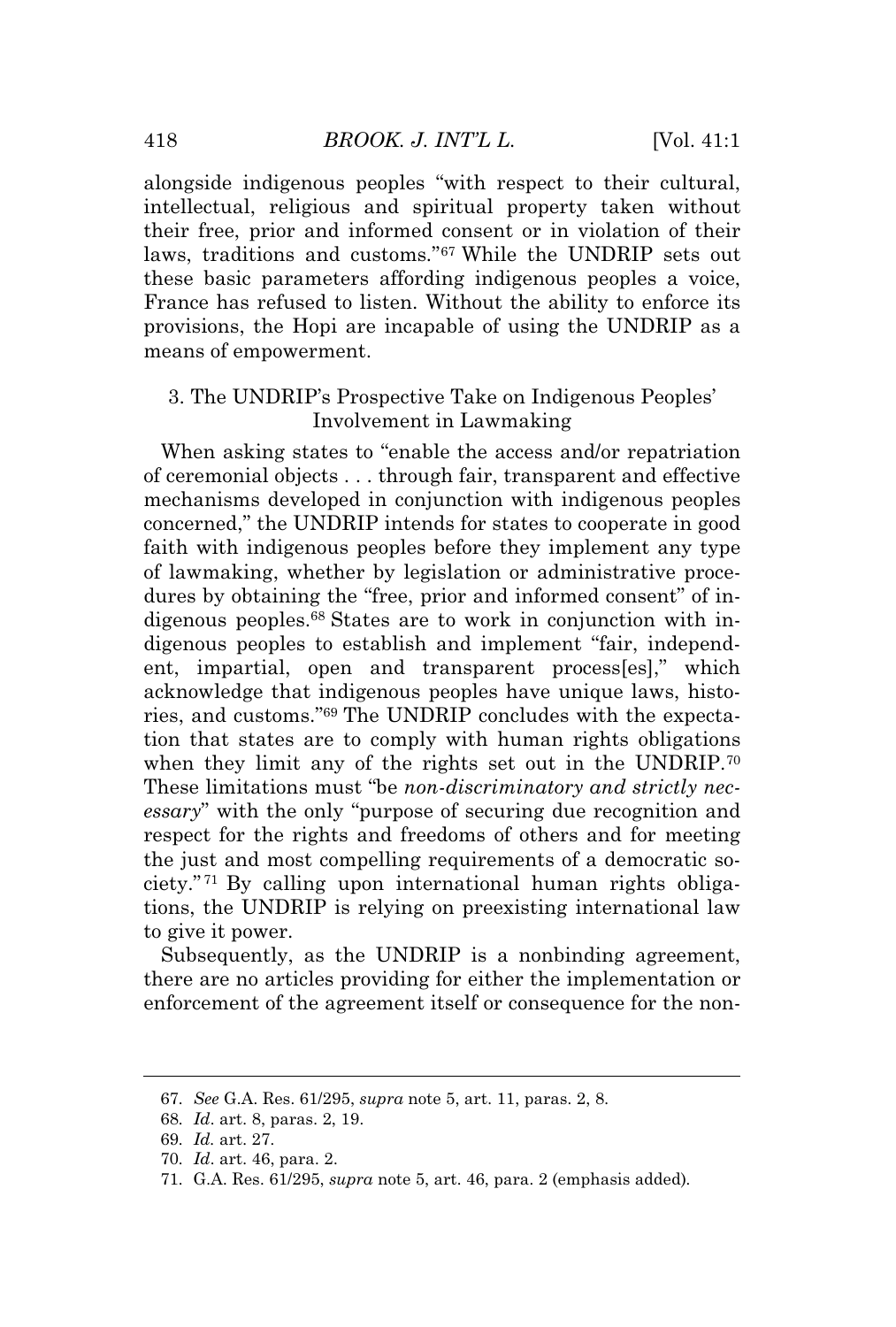compliance of member states.<sup>72</sup> The UNDRIP merely acts as a guide by which member states and France ought to act, rather than as law.<sup>73</sup> This is the fundamental flaw of the UNDRIP, as it is powerless to oppose any decisions adversely affecting indigenous peoples, as illustrated by the recent French decisions that have stripped Native Americans of standing in France.<sup>74</sup>

# II. FRENCH DISREGARD OF THE HOPI: A CASE STUDY EXEMPLIFYING THE UNDRIP'<sup>S</sup> FAILURE

Not only is France a member state of the aforementioned international instruments, but France has also instituted their own legal framework for protecting cultural property on the auction block in France.<sup>75</sup> Flying in the face of advancements in international law and their own legal protections, France has hawked sacred Hopi masks at public auction and taken away any legal claims from indigenous peoples and specifically the Hopi tribe to reclaim the cultural property that was once theirs.<sup>76</sup> This Part will provide a basic understanding of the French government and the laws implemented for the ethical trading of property at public auction. Additionally, this part will exemplify the UNDRIP's fundamental flaw by illustrating that numerous controversial sales of Hopi katsinam at public auction in France have occurred without consequence.

#### *A. Overview of the French System of Government*

France's most recent Constitution<sup>77</sup> introduced the Constitutional Council, which is part of the judiciary and "has the pow-

<sup>72</sup>*. See* Press Release, *supra* note 6.

<sup>73</sup>*. See* ECHO-HAWK, *supra* note 5, at 73.

<sup>74</sup>*. See* Ciric, *supra* note 7; Boehm, *supra* note 7.

<sup>75</sup>*. See* discussion *infra* Part II.A.–B.

<sup>76</sup>*. See* Ciric, *supra* note 7; *see also* Boehm, *supra* note 7.

<sup>77.</sup> France's Fifth Republic began in 1958 when Charles de Gaulle and Michel Debré drafted a constitution that increased executive powers. *See Fifth Republic*, ENCYCLOPEDIA BRITANNICA, http://www.britannica.com/EBchecked/topic/206499/Fifth-Republic (last visited Jan. 24, 2015). S*ee generally* THE FRENCH LEGAL SYSTEM (Ministry of Justice ed., 2012), http://www.justice.gouv.fr/multilinguisme-12198/english-12200/justice-in-france-22126.html; Professor Claire M. Germain, *French Law Guide*, CORNELL U. L. LIBRARY http://www.lawschool.cornell.edu/library/whatwedo/researchguides/french.cf m (last visited Oct. 18, 2014)(discussing how France, now in its Fifth Republic, has had fifteen constitutions with the current one declared on October 4,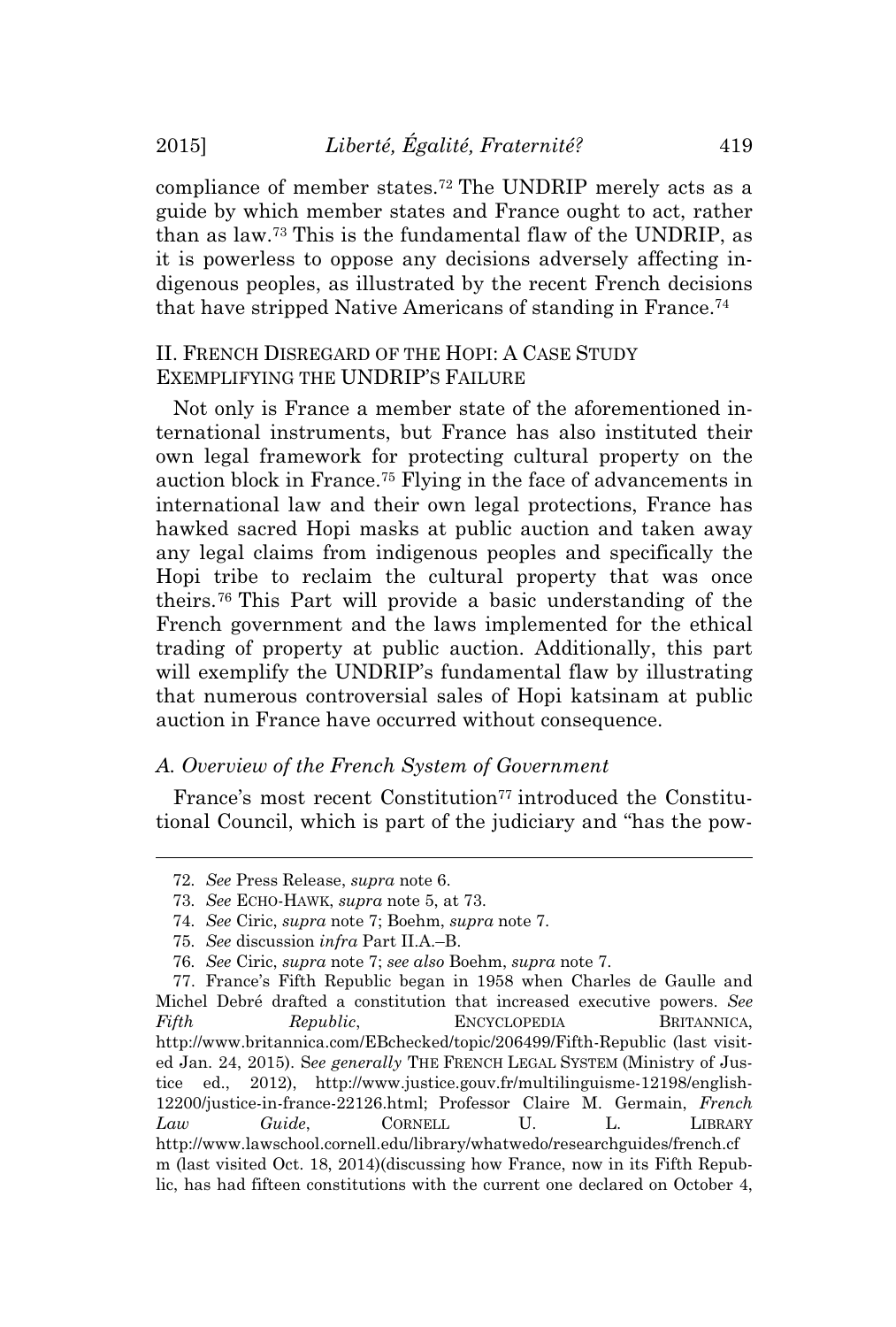er to interpret the highest French and International norms" and uphold the Constitution.<sup>78</sup> Title VI, Article 55 of the French Constitution provides that "treaties or agreements duly ratified or approved shall, upon publication, prevail over Acts of Parliament, subject, with respect to each agreement or treaty, to its application by the other party," and it is the job of the Constitutional Council to review the Constitution "if it is contrary to any treaty prior to their ratification." <sup>79</sup> The Constitutional Council's role and authority is similar to that of the U.S. Supreme Court in that the Constitutional Council is "consulted on international agreements, on disputes between the government and the parliament, and, above all, on the constitutionality of legislation." <sup>80</sup> Providing the Constitutional Council finds new acts of government either contrary to the French Constitution or treaties that France is a party to, the Constitutional Council has the power to examine and nullify them.<sup>81</sup> In the event that the UNDRIP was transformed into a treaty and instituted as binding law, such an action would be monumental in the Hopi's case against France, because the Constitutional Council would be compelled to comply with the treaty.

# *B. French Law Codified*

Whether instituted in light of the UNDRIP or self-propelled in order to further protect a market prominence in the art market, the French Commercial Code instituted the codes on the Voluntary Sales of Chattels by Public Auction in 2011,

<sup>1958,</sup> providing "for a strong executive to share power with a bicameral legislature").

<sup>78.</sup> The power of the Constitutional Council in France is somewhat similar to judicial review in the United States, in which actions by the Legislative and Executive branches are subject to review by the courts and may be negated if contrary to higher authorities or the Constitution. *See* THE FRENCH LEGAL SYSTEM*, supra* note 77; Warren Michelen, *The Supreme Court and Judicial Review*, CONSTITUTIONALITY CRISIS, http://constitutionality.info/SupremeCourt.html (last visited Sept. 25, 2015).

<sup>79. 1958</sup> CONST. Title VI, Article 55 (Fr.); *see also* THE FRENCH LEGAL SYSTEM, *supra* note 77; Germain, *supra* note 77 (discussing the high regard of treaties because they are instituted into legislation when published in the *Journal Officiel*).

<sup>80.</sup> J.H. Shennan, *The Role of the Constitutional Council*, ENCYCLOPEDIA BRITANNICA, http://www.britannica.com/place/France/Government-andscoeity.html (last visited Jan. 24, 2015).

<sup>81. 1958</sup> CONST. arts. 56–63 (Fr.).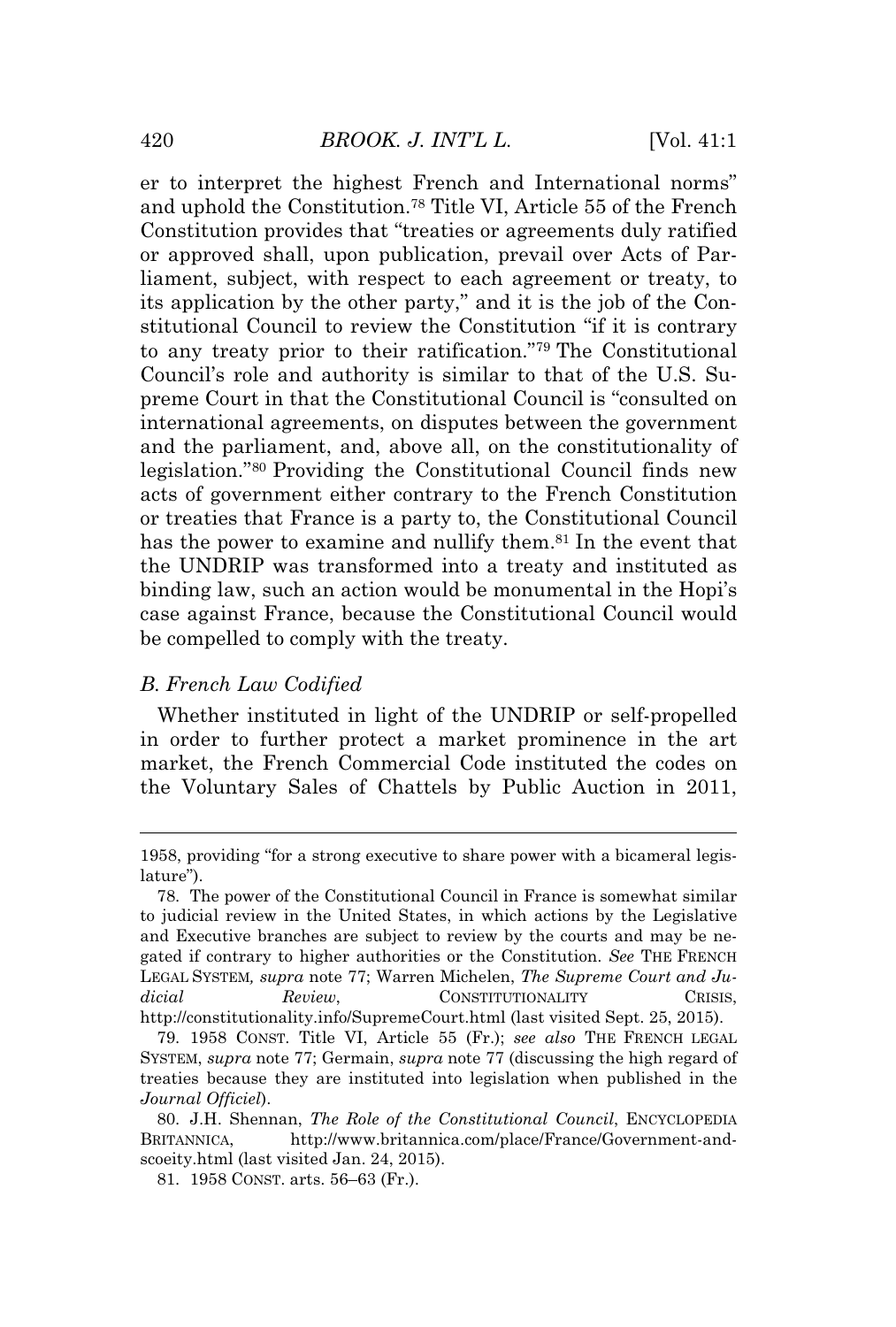which reinforced the regulatory authority of the Conseil des Ventes,<sup>82</sup> the board that stripped Native Americans of standing in France in June 2014.<sup>83</sup> Additionally, the Minister of Justice<sup>84</sup> approved by decree the Collection of the Ethical Obligations of Operators of Voluntary Sales of Chattels by Public Auction on February 21, 2012, and adopted the Council of Voluntary Sales of Chattels by Public Auction at its meeting held on February 15, 2012." <sup>85</sup> This gives further authority to the Conseil des Ventes and reinforces ethical obligations placed on their review of the sale of goods at auction. The Collection of Ethical Obligations, approved by the Minister of Justice in 2012, dictates that there is an obligation of operators of voluntary sales to ensure proper due diligence is employed with respect to the origins of items up for sale by consulting "French and international databases and . . . relevant organizations." <sup>86</sup> It is clear that France intended to provide their own mechanisms for protecting cul-

<sup>82.</sup> The *Conseil des Ventes*, which is also known as the Council of Voluntary Sales of Chattels at Public Auction, was "created by the law on July 10, 2000." *See CONSEIL DES VENTES,* PUBLIC AUCTION SALES IN FRANCE: 2012 ACTIVITY REPORT 4 (2012). http://www.conseildesventes.fr/sites/default/files/public\_auction\_sales\_in\_fran ce\_-\_conseil\_des\_ventes\_activity\_report\_2012.pdf. It is "an administrative body in charge of regulating and supervising auction sales on the French Market." Holocaust Art Restitution Project, *The Holocaust Art Restitution Project Denounces a "Shameful" and "Tragic" Decision by the French Government to Refuse the Suspension of an Auction Sale of Sacred Hopi and Navajo Masks to be Held at Paris' Hotel Drouot on June 27, 2014,* PLUNDEREDART (June 27, 2014), http://plundered-art.blogspot.com/2014/06/the-holocaust-artrestitution-project.html.

<sup>83</sup>*. See* Germain, *supra* note 77; Ciric, *supra* note 7; Boehm, *supra* note 7. *See generally* CODE DE COMMERCE [C. COM.] [COMMERCIAL CODE] art. L.321 (Fr.).

<sup>84.</sup> The Ministry of Justice administers the French judicial system, "lays down the major public policy guidelines in the field of Justice, draws up draft laws and regulations and oversees their implementation." *See Justice in France,* MINISTÈRE DE LA JUSTICE [MINISTRY OF JUSTICE] (Jan. 3, 2013), http://www.justice.gouv.fr/multilinguisme-12198/english-12200/justice-infrance-22126.html.

<sup>85.</sup> Décret 0051 du 21 février 2012 portant approbation du recueil des obligations déontologiques des opérateurs de ventes volontaires de meubles aux enchères publiques [Decree 0051 of February 29, 2012 Approving the Collection of the Ethical Obligations of Operators of Voluntary Sales of Chattels by Public Auction], JOURNAL OFFICIEL DE LA RÉPUBLIQUE FRANÇAISE [J.O.] [Official Gazette of France], Feb. 29, 2012, p. 3572.

<sup>86</sup>*. Id*.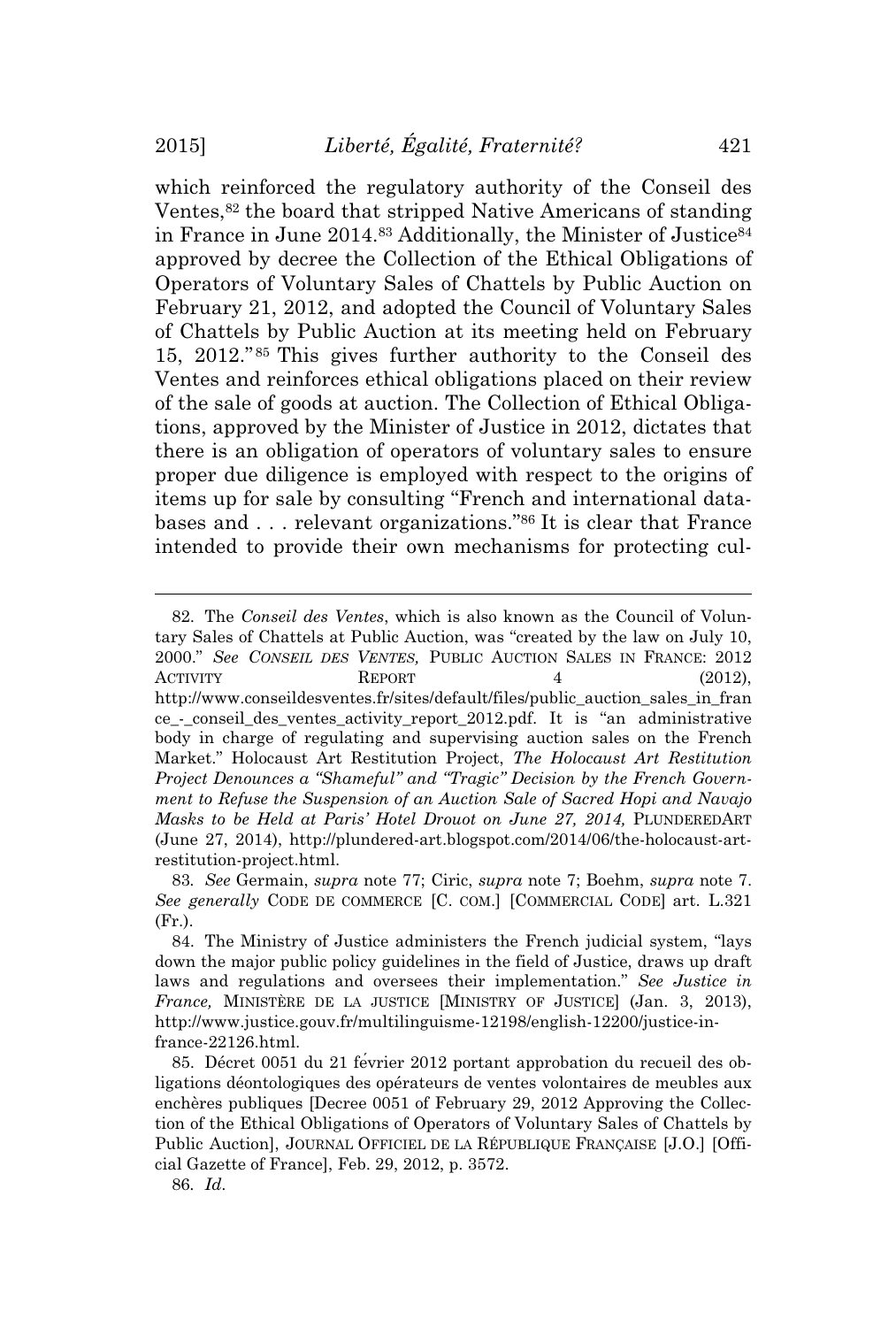tural property, as well as institute codified law in order to place ethical obligations on dealers in cultural property to ensure that rights in cultural property are protected in conjunction with international law.

# *C. France Has Gone Back on Their Word in More Ways Than One*

On April 12, 2013, the sale of sacred Hopi masks, known as katsinam or "friends" to the Hopi, at Parisian auction house Néret-Minet Tessier & Sarrou<sup>87</sup> marked the first of three controversial sales in France.<sup>88</sup> The Hopi<sup>89</sup> katsinam are sacred masks, which house "ancestral spirits, land animals and the natural world, [as well as] mythological beings, natural forces and social and moral values." <sup>90</sup> The katsinam are inhabited by spirits and are used in sacred dances of the Hopi that are intended to bring about rain, hydrate crops, celebrate the new moon, and honor man's relationship to the eagle to maintain

88*. See* Ariel J. Greenberg, *The Hopi Nation Attempts to Stop Paris Sale of Sacred Artifacts*, CTR. FOR ART L., (Apr. 8, 2013), http://itsartlaw.com/2013/04/08/the-hopi-nation-attempts-to-stop-paris-saleof-sacred-artifacts/; Mashberg, *supra* note 1; Anne Boutron, *Vente de masques Hopi et Convention de l'Unesco du 14 novembre 1970* [*Sale of Hopi Masks and the UNESCO Convention of November 14, 1970*], UGGC.COM: ACTUALITÉS JUDICIAIRES : CIVIL, PÉNAL, COMMERCIAL, SANTÉ, MARCHÉ DE L'ART . . . CONTENTIEUX ET RÉSOLUTION DES LITIGES*.* [JUDICIAL UPDATE: CIVIL, CRIMINAL, COMMERCIAL, HEALTH, ART MARKET . . . LITIGATION AND DISPUTE RESOLUTION] (July 1, 2014), http://contentieux-et-resolution-deslitiges.uggc.com/2014/07/01/vente-de-masques-hopi-et-convention-de-lunescodu-14-novembre-1970-tgi-paris-refere-6-decembre-2013-rg-1359110/; *Le retour d'un Katsina* [*The Return of a Katsina*]*,* SURVIVAL FR. (Sept. 10, 2013), http://www.survivalfrance.org/textes/3317-katsina.

89. The Hopi people believe they maintain a sacred covenant with the "caretaker of the earth, to live as peaceful and humble farmers respectful of the land and its resources," and are proud to have retained their "culture, language and religion," despite colonialization. *See* HOPI TRIBE OFFICIAL WEBSITE, *supra* note 19.

<sup>87.</sup> Founded under the reign of King Louis XIV in 1691, Néret-Minet Tessier & Sarrou is still operated in Paris, France by the founding families, including auctioneers Rodolphe Tessier, Vincent Sarrou, and Maitre Gilles Néret-Minet. *See Introduction to the Auction House*, TESSIER SARROU & ASSOC., http://www.neret-tessier.com/statique/presentation\_en.jsp (last visited Jan. 24, 2015).

<sup>90</sup>*. The Return of a Katsina, supra* note 88.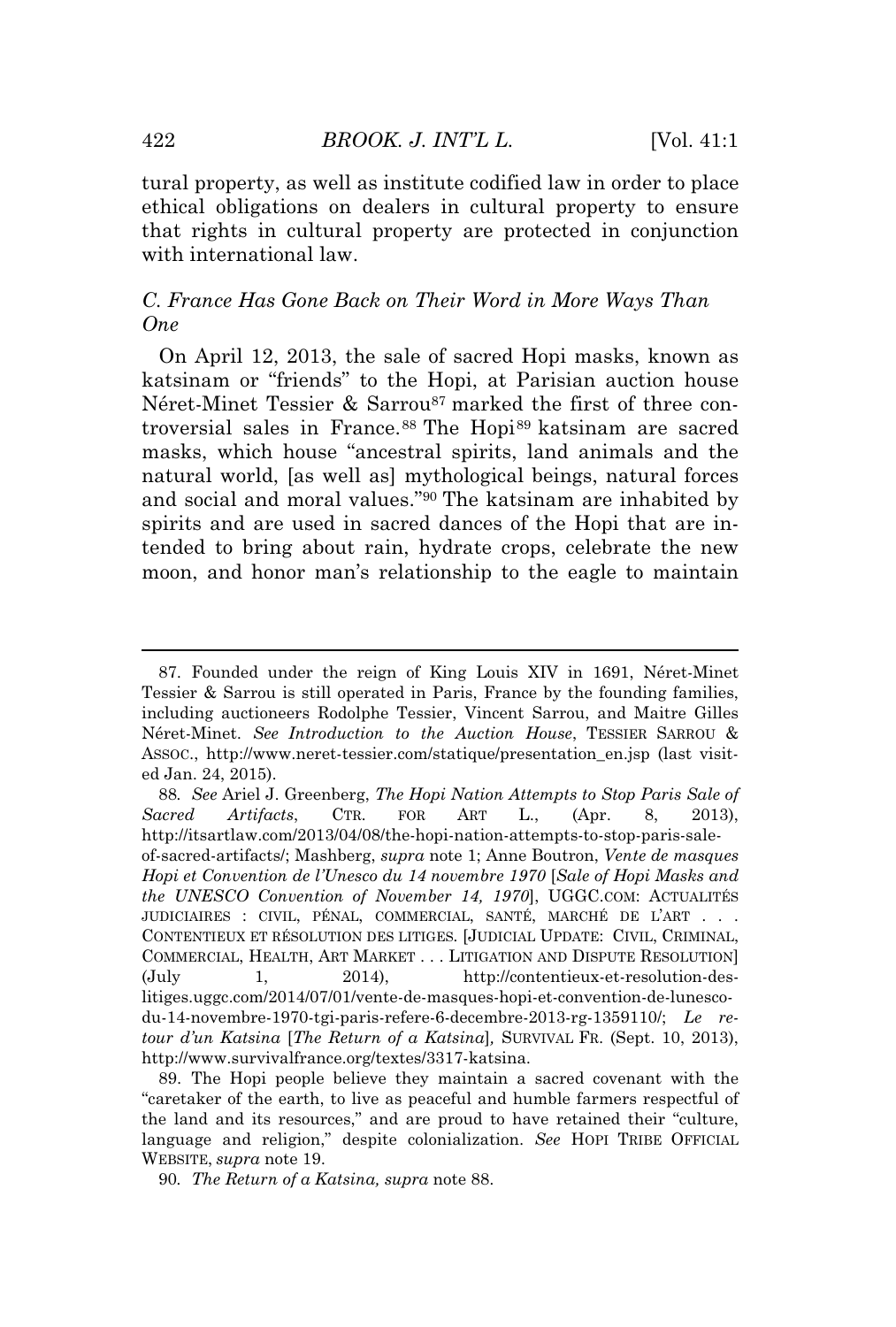balance between human and spirit.<sup>91</sup> Pierre Servan-Schreiber, <sup>92</sup> an attorney for the Hopi, illustrated the importance of these masks by likening them to selling Catholic relics, such as the bones of a Saint or wood from the cross on which Jesus Christ was crucified, in that the masks "are so deeply rooted in their religion [that] to sell to the highest bidder was simply inconceivable." <sup>93</sup> While the Hopi have masks for various occasions, like burial practices or clowning, katsinam are more than merely decorative masks to the Hopi—they are ceremonial helmets combined with deities, thereby demonstrating the belief that they are living beings.<sup>94</sup>

In the past, France has been sympathetic to items with similar religious significance.<sup>95</sup> In 2010, France effectively recognized the importance of Maori<sup>96</sup> tattooed skulls, which were kept to honor ancestors, when the French Assembly returned them to New Zealand and the Maori tribe.<sup>97</sup> In the Hopi's case, France is disregarding what significance the embodiment of spirits in the katsinam have to the Hopi, despite France's own sympathies to other items with similar sacred importance. Interestingly, France was far more robust in taking action when it concerned items without any religious significance. In 2000, France ruled that Yahoo! was required to remove Nazi memorabilia auctions on both Yahoo.com and its French counterpart

96. As of 2004, "there were over 500,000 Māori people, mostly living in cities of New Zealand." *See* Te Ahukaramū Charles Royal, *'Māori',* T<sup>E</sup> ARA, http://www.TeAra.govt.nz/en/maori (last updated Sept. 7, 2015).

97*. See* Derek Fincham, *France Decides to Return Tattooed Maori Remains*, ILLICIT CULTURAL PROP. (May 14, 2010), http://illicit-culturalproperty.blogspot.com/2010\_05\_01\_archive.html.

<sup>91</sup>*. Bringing a Katsina Home,* SURVIVAL INT'L, http://www.survivalinternational.org/articles/3315-bringing-a-katsina-home (last visited Sept. 10, 2015).

<sup>92.</sup> Pierce Servan-Schreiber is a partner at Skadden, Arps, Slate, Meagher & Flom of Paris and a member of the Alliance of Lawyers for Human Rights, "a forum to which NGOs in need of pro bono legal advice can send their questions," which in turn are sent to member firms for allocating the work. *Bringing a Katsina Home, supra* note 91.

<sup>93</sup>*. The Return of a Katsina, supra* note 88.

<sup>94</sup>*. See id.*; Patrick Perez, *Marchands et collectionneurs de sacré retour sur l'affaire des Katsinam Hopi* [Dealers and collectors Sacred: Return on the Business of the Hopi Katsinam], SURVIVAL FR. (Sept. 10, 2013), http://www.survivalfrance.org/textes/3317-katsina.

<sup>95</sup>*. See* Yahoo! Inc. v. La Ligue Contre Le Racisme, 433 F.3d 1199, 1219 (2006).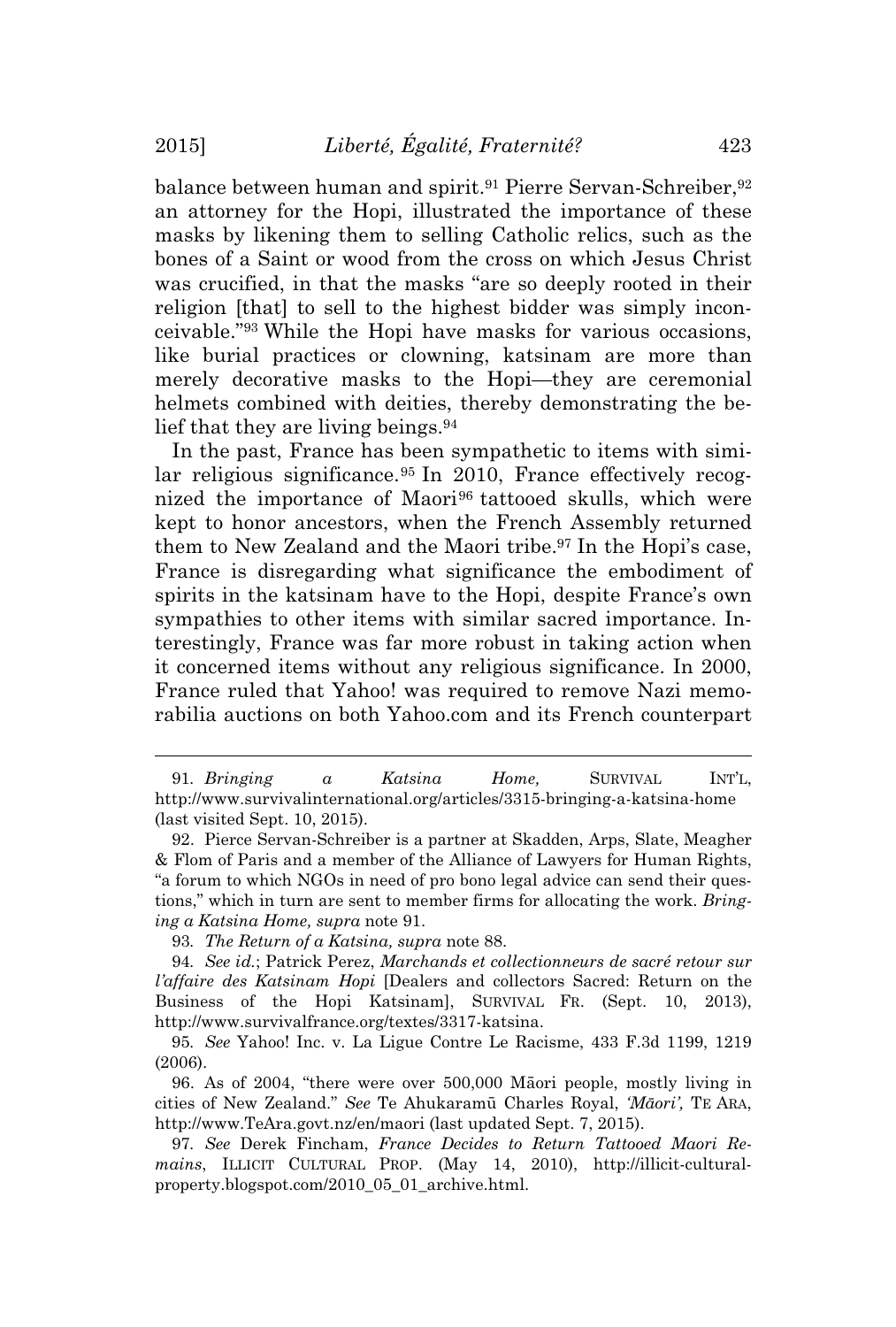Yahoo.fr.<sup>98</sup> In an attempt to render the French decision unenforceable in the United States, Yahoo! brought the decision and additional claims on appeal in the United States, which was later dismissed while on remand in 2006.<sup>99</sup> While it may seem natural for a country to protect its own interests, by signing on as a member state to the UNDRIP, France effectively promised to abide by its principles.<sup>100</sup> Yet, France has refused to adhere to some of the more fundamental articles of the UNDRIP, as evidenced by the sales of Hopi katsinam in Paris.<sup>101</sup>

#### 1. April 2013 Decision

Not long before the sale of seventy katsinam on April 12, 2013, Leigh Kuwanwisiwma, <sup>102</sup> the director of the Hopi Tribe's Cultural Preservation Office, asked the Parisian auction house to stop the sale of the katsinam, marking the Hopi's first international efforts to recover its artifacts.<sup>103</sup> Kuwanwisiwma argued that the simple act of placing a price tag on the katsinam was "beyond offensive," and the Hopi found the katsinam's public display and sale a "grave offense." <sup>104</sup> Servan-Schreiber took on the case only days before the sale and, while the odds were not in the Hopi's favor, Servan-Schreiber stated that the case was "interesting and intellectually challenging" with the fate of the Hopi people intertwined with the fate of the katsinam.<sup>105</sup>

http://www.ft.com/intl/cms/s/2/81127f12-83cb-11da-9017-

0000779e2340.html#axzz3PnlpKAjZ (last updated Jan. 13, 2006).

99*.* Waters & Waldmeir, *supra* note 98; *Yahoo!*, 433 F.3d at 1224.

100*.* France is a member-state of the UNDRIP. *See* Press Release, *supra* note 6.

104*. Bringing a Katsina Home, supra* note 91.

<sup>98</sup>*.* Juan Carlos Perez, *Yahoo Loses Appeal in Nazi Memorabilia Case*, PCWORLD (Jan. 16, 2006), http://www.pcworld.com/article/124367/article.html; Richard Waters & Patti Waldmeir, *Yahoo Loses Nazi Memorabilia Case*, FIN. TIMES,

<sup>101</sup>*. See generally* G.A. Res. 61/295, *supra* note 5, arts. 18, 40.

<sup>102.</sup> Leigh is the director of the Hopi's Cultural Preservation Office where his work has influenced the requirements for documentation of cultural affiliation under the Native American Graves Protection and Repatriation Act. AMWG Member Leigh Kuwanwisiwma Bio, U.S. BUREAU OF RECLAMATION (Feb. 27, 2013),

http://www.usbr.gov/uc/rm/amp/amwg/amwgbio\_kuwanwisiwma.html.

<sup>103</sup>*. See Bringing a Katsina Home, supra* note 91; Mariam Hai, *Selling the Sacred: An Examination of Sacred Objects in Legal Contexts*, 24 DEPAUL J. ART, TECH. & INTELL. PROP. L. 193, 193 (2013); Greenberg, *supra* note 88.

<sup>105</sup>*. Id*.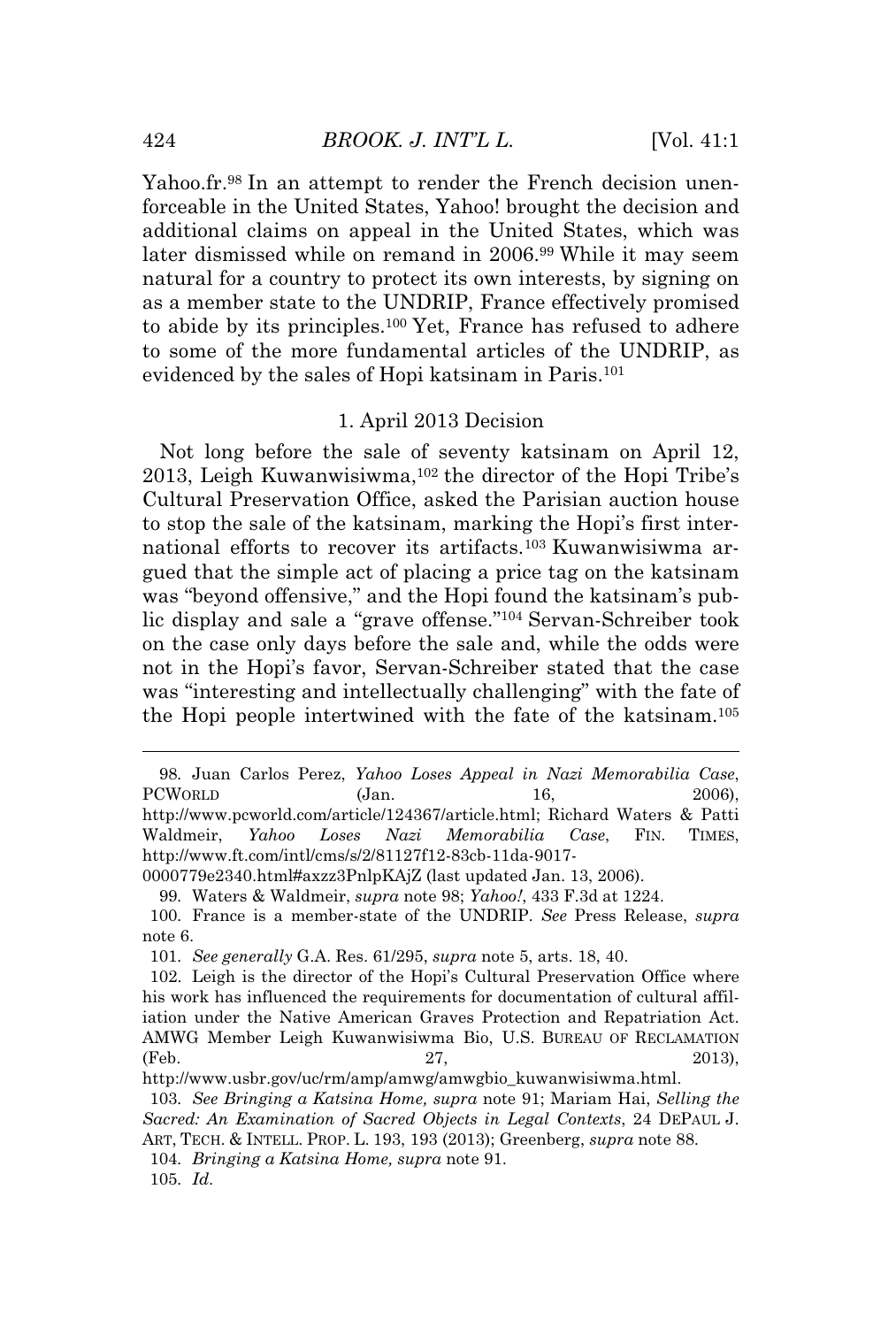Auction house director Gilles Néret-Minet<sup>106</sup> regarded the sale as an "homage to the Hopi Indians." <sup>107</sup> From his perspective, the katsinam were "important works of art" and not sacred objects.<sup>108</sup> However, the Hopi regarded the auction as a "desecration" of sacred objects, whereas buyers leaving the auction house with the katsinam in bags treated them merely as objects that would most likely never be seen by the Hopi again.<sup>109</sup>

Servan-Schreiber attempted to enjoin the April 2013 auction by using arguments based in French law in order to provide enough legal basis to enjoin the sale.<sup>110</sup> First, he argued that prohibiting sales of funeral items and graves are alike the current sacred function of the katsinam as embodiments of the dead, thereby prohibiting their sales as funeral items.<sup>111</sup> Second, French law prohibits an individual family member from selling an object that is otherwise owned by the entire family.<sup>112</sup> However, the French Court of First Instance disregarded both arguments.<sup>113</sup> The Court instead cited to an unrelated article in the Civil Code, stating that "in spite of their sacredness to the Hopi these masks are not a representation of any creature, alive or dead," <sup>114</sup> and "the claim that Hopi cultural patrimony is exclusively their property has no legal basis according to French law." <sup>115</sup> Servan-Schreiber found this to be an impres-

<sup>106.</sup> Gilles Néret-Minet is the expert in nautical items at the Parisian auction house Néret-Minet Tessier & Sarou. *See Introduction to the Auction House, supra* note 87.

<sup>107</sup>*.* Greenberg, *supra* note 88 (quoting Gilles Néret Minet).

<sup>108</sup>*. See* Mashberg, *supra* note 1.

<sup>109.</sup> Charles H. Rivken is the U.S. ambassador to France and through a spokesman said that he was "saddened to learn that Hopi sacred cultural objects are being put up for auction today in Paris." *See* Mashberg, *supra* note 1.

<sup>110</sup>*. Bringing a Katsina Home, supra* note 91.

<sup>111</sup>*. Id*.

<sup>112</sup>*. Id*.

<sup>113</sup>*. Id*; Hai, *supra* note 103.

<sup>114</sup>*. Paris Judge Rejects Attempt to Halt Auction of Hopi Sacred Objects,* SURVIVAL INT'L (Apr. 12, 2013), http://www.survivalinternational.org/news/9135; *see Bringing a Katsina Home, supra* note 91.

<sup>115.</sup> Cécile R. Ganteaume, *Respecting Non-Western Sacred Objects: An A:shiwi Ahayu:da (Zuni War God), the Museum of the American Indian–Heye Foundation, and the Museum of Modern Art*, NAT'<sup>L</sup> MUSEUM AM. INDIAN (Apr. 15, 2013), http://blog.nmai.si.edu/main/2013/04/respecting-non-westernsacred-objects.html; *see also Bringing a Katsina Home, supra* note 91.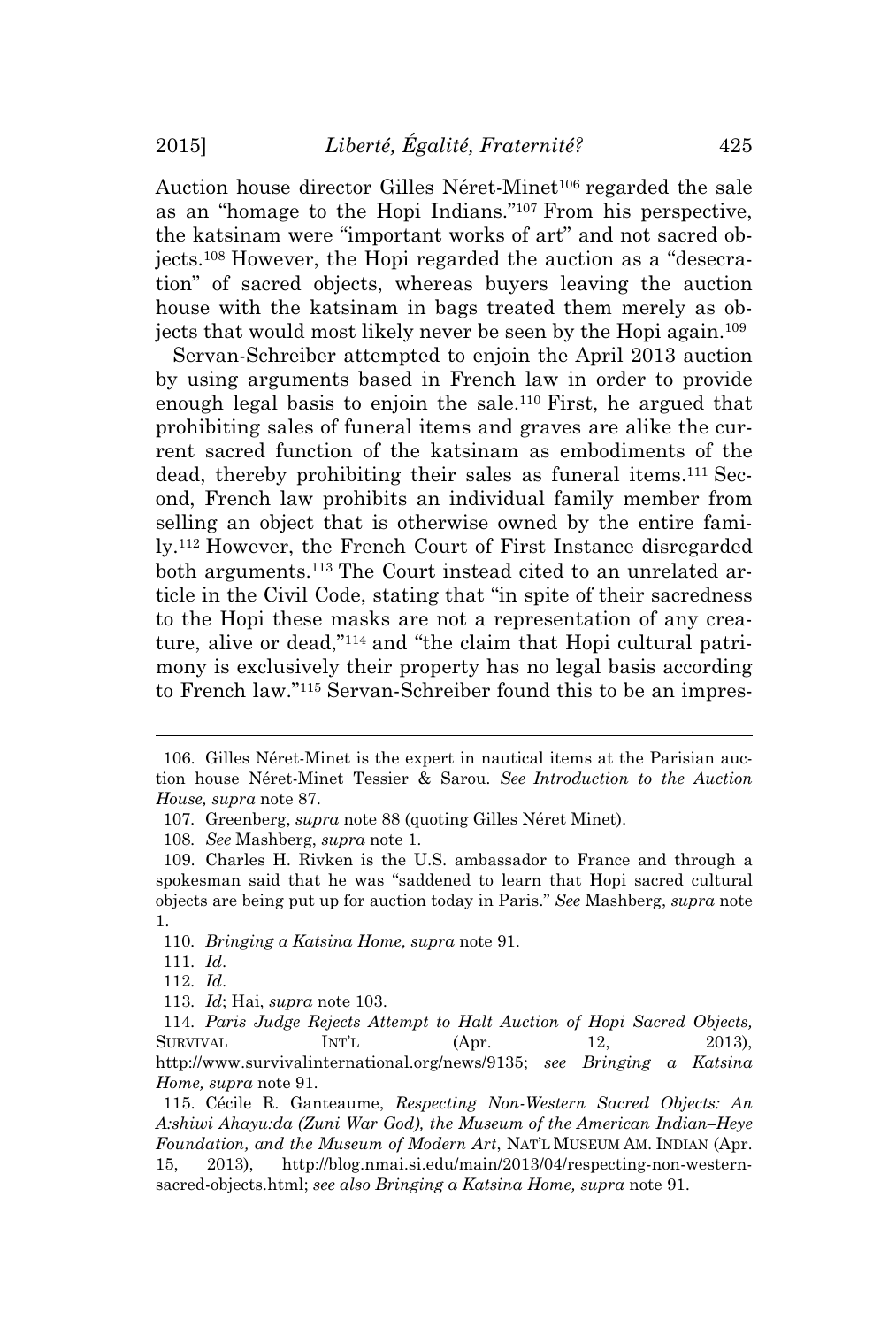sion of discomfort of the Court, which was finding an alternative justification for allowing the sale to continue.<sup>116</sup> While the Court acknowledged the religious importance of the katsinam to the Hopi, it has otherwise refused to recognize them as a current part of worship and their sacredness alone was insignificant to warrant protection by the courts.<sup>117</sup> This reasoning ultimately allowed for the sale to continue and generate \$1.2 million USD in sales and auction house fees.<sup>118</sup>

### 2. December 2013 Decision

In addition to the protests surrounding the April 2013 auction, in December 2013, a Hopi representative attempted to block yet another sale of katsinam that took place at Parisian auction house Drouot.<sup>119</sup> Notwithstanding a request from the U.S. Embassy to delay the April 2013 sale, the Hopi instituted a new lawsuit over the December 2013 sales in order for Hopi representatives to identify the masks and determine whether they had any claims to the items under the Convention. <sup>120</sup> However, the Court allowed the sale to continue because there was no French law that called for the protection of indigenous peoples, and the Hopi failed to prove that the case fell under the scope of the UNESCO Convention.<sup>121</sup> The Hopi believe that the masks, dating back to the late nineteenth and early twentieth centuries, were taken illegally from a reservation in the twentieth century, and that selling them as commercial art is

hopi/; Thomas Adamson, *Lawyers Bring Fresh Lawsuit on Sale of Hopi Masks*, NATIVE AM. TIMES (Dec. 6, 2013), http://www.nativetimes.com/index.php/news/international/9329-lawyersbring-fresh-lawsuit-on-sale-of-hopi-masks. Drouot is one of the oldest world-

<sup>116</sup>*. See id.*; Hai, *supra* note 103.

<sup>117.</sup> *See id.*; *see also* Mashberg*, supra* note 1.

<sup>118</sup>*. See* Hai, *supra* note 103; *see also* Mashberg, *supra* note 1.

<sup>119.</sup> *See* Alyssa Rosenberg, *How the Annenberg Foundation Secretly Saved Hopi and Apache Artifacts from Auction*, THINKPROGRESS (Dec. 17, 2013), http://thinkprogress.org/alyssa/2013/12/17/3073831/anenberg-foundation-

wide public auction houses and boasts itself as "a place of constant exchange with an ever-flowing stream of objects." *See About Drouot, supra* note 17.

<sup>120</sup>*. See* discussion *infra* Part I.A.; Thomas Adamson, *Native Artifact Sale in Paris Makes \$1.6 Million*, NATIVE AM. TIMES (Dec. 13, 2013), http://nativetimes.com/index.php/culture/9348-native-artifact-sale-in-parismakes-1-6-million; Boutron, *supra* note 88; *see* Adamson, *supra* note 119.

<sup>121.</sup> Adamson, *supra* note 120; Boutron, *supra* note 88; *see* Adamson, *supra* note 119.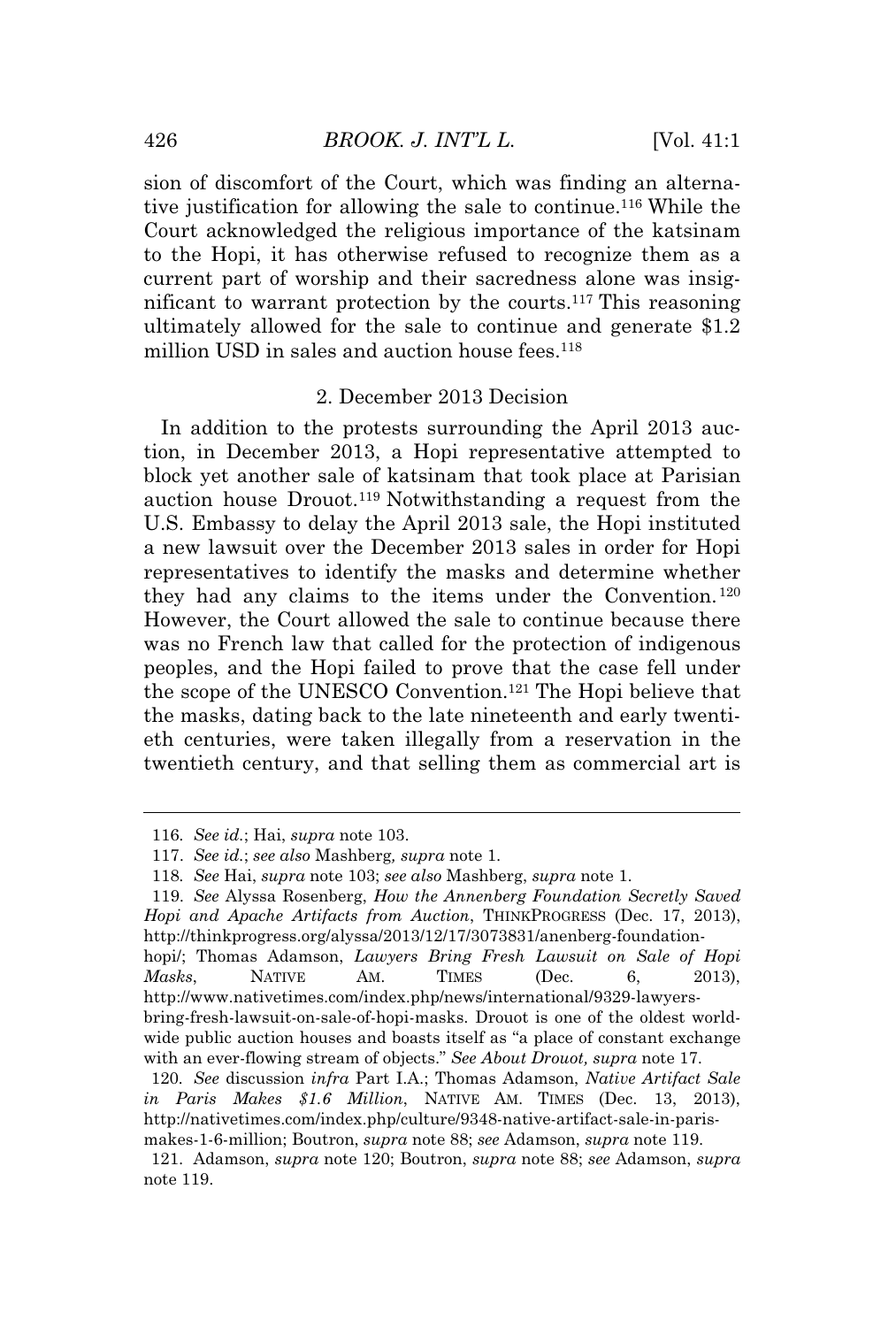illegal because their spiritual significance and their communal ownership awarded them no commercial value.<sup>122</sup> Regardless of Hopi and U.S. actions, the sale commenced with a light-hearted auctioneer Eric Geneste crying, "This is the event of the year . . . . It's right here, right now . . . This is the American Indian sale of 2013." <sup>123</sup> The items sold quickly, ultimately generating \$1.6 million USD.<sup>124</sup> Of this \$1.6 million USD, the Annenberg Foundation<sup>125</sup> spent \$530,695 USD and bought twenty-one of the twenty-four Hopi objects to return them to the Hopi tribe. Servan-Schreiber, on behalf of a private buyer, was able to purchase a mask as a gift to the Hopi.<sup>126</sup> While grateful for the return of twenty-two masks, the cultural director for the Hopi tribe was frustrated, telling reporters that "no one should have to buy back their sacred property." <sup>127</sup> Despite the "generous act" of the Annenberg Foundation, as said by David Killion, the U.S. Ambassador to the U.N. cultural agency, <sup>128</sup> Killion believes that the battle has not yet been won.<sup>129</sup> Though perhaps, tides are changing.<sup>130</sup>

<sup>122</sup>*.* Adamson, *supra* note 120; Boutron, *supra* note 88; *see* Adamson, *supra* note 119.

<sup>123</sup>*.* Adamson, *supra* note 120.

<sup>124</sup>*. Id*.; *see* Adamson, *supra* note 119 (expounding upon the beauty of the katsinam and the seller's choice of Paris as the location for the sale of their katsinam evidenced that Paris is the world leader in primitive art sales).

<sup>125.</sup> The Annenberg Foundation was established in 1989 by Walter H. Annenberg and as a family foundation it provides a number of services like grantmaking and charitable work to support the community of the world. *See About the Foundation*, ANNENBERG FOUNDATION, http://www.annenbergfoundation.org/about (last visited Jan. 24, 2015).

<sup>126</sup>*.* Rosenberg, *supra* note 119.

<sup>127</sup>*. Id*.

<sup>128.</sup> On April 10, 2014, David T. Killion was appointed Senate Staff Director for the U.S. Commission on Security and Cooperation in Europe (U.S. Helsinki Commission). *See* Biography of Ambassador David T. Killion, COMMISSION ON SECURITY & COOPERATION IN EUR., http://csce.gov/index.cfm?FuseAction=TextRecords.Display&TextRecord\_id=8 2 (last visited Aug. 28, 2015).

<sup>129</sup>*.* Thomas Adamson, *Hopi Tribe's Plea to Not Sell Sacred Masks Ignored by Auction House, So Charity Does Something Amazing*, HUFFINGTON POST (Dec. 12, 2013), http://www.huffingtonpost.com/2013/12/12/hopitribe\_n\_4432781.html.

<sup>130.</sup> Monroe Warshaw, an art collector from New York who purchased two katsinam in the April 2013 auction, visited the Hopi and promptly returned the masks to them in September 2013 after a change of heart. His visit en-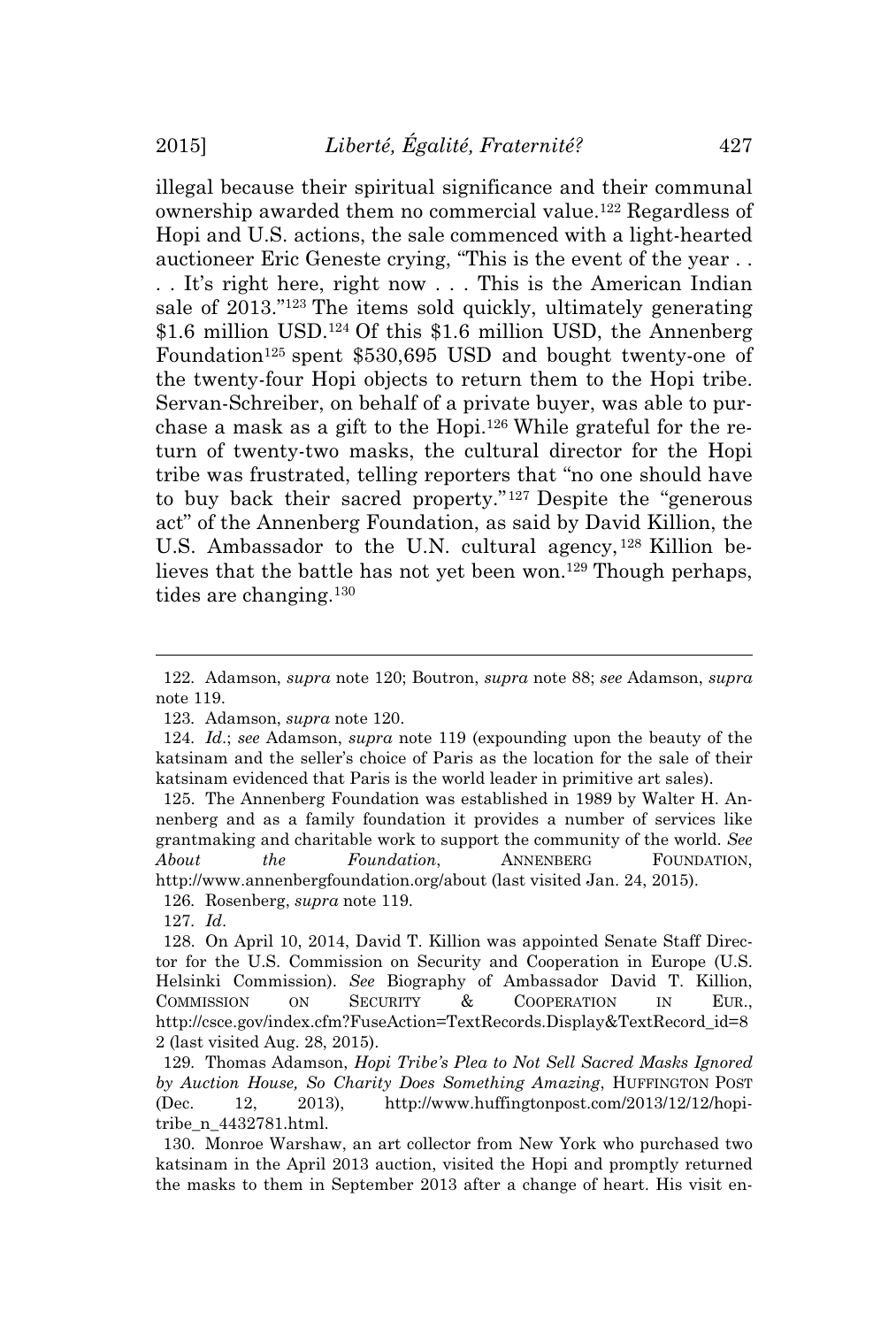#### 3. June 2014 Decision

Yet another auction took place on Friday June 27, 2014, at EVE Company131 in Paris, France, which flew in the face of efforts from the U.S. Embassy and other players to help the Hopi enjoin the two previous Parisian auctions of katsinam in April and December 2013.<sup>132</sup> Represented by attorney Pierre Ciric<sup>133</sup> and initiated by the Holocaust Art Restitution Project (HARP),134 the Hopi tribe brought yet another suit.135 HARP sought to enjoin the auction in another attempt for the Hopi to inspect the katsinam to determine their authenticity and whether they were taken without authorization by the Hopi, thus subject to restitution.136 Other interested parties began to voice concerns, including objections by Survival International,137 a lecture by Federal Judge Diane Humetewa,138 and Em-

132. ICTMN Staff, *Not Again! Hopi Katsinam Auctioned in Paris Despite Outcry*, INDIAN COUNTRY TODAY MEDIA NETWORK (June 30, 2014), http://indiancountrytodaymedianetwork.com/2014/06/30/not-again-hopikatsinam-auctioned-paris-despite-outcry-155556.

133. Pierre Ciric is an attorney in New York with his own law firm, the Ciric Law Firm, PLLC, which represents the HARP and its Director/Cofounder, Ori Z. Soltes. Pierre Ciric, *The French Government Creates a Tragic Precedent in Refusing to Suspend a Recent Sale of Sacred Hopi and Navajo Objects*, NEW JURIST (July 23, 2014), http://newjurist.com/the-frenchgovernment-creates-a-tragic-precedent-in-refusing-to-suspend-a-recent-saleof-sacred-hopi-and-navajo-sacred-objects.html.

134. HARP was founded in 1997 to help Jewish families that fell victim to looted cultural property surrounding World War II and conduct research regarding stolen property during wartime. *About*, PLUNDERED ART, plunderedart.blogspot.com/p/about.html (last visited Aug. 29, 2015).

135*. See* Ciric, *supra* note 133; Mashberg, *supra* note 1.

136*. See* Boehm, *supra* note 7; Mashberg, *supra* note 1.

137. Survival International was founded in 1969 as the only organization created to help protect the land and cultures of tribal people throughout the world. *About Us*, SURVIVAL INT'L, http://www.survivalinternational.org/info (last visited Jan. 24, 2015).

138. Hopi Judge Diane Humetewa is the first female Native American to be appointed as a U.S. District Court Judge. *See* Michael Kiefer, *First Native American Woman Confirmed as Federal Judge*, USA TODAY (May 16, 2014),

lightened him on the special meaning the masks had to the Hopi tribe. *See* Adamson, *supra* note 119.

<sup>131.</sup> EVE Company was "founded in 2002 as a result of the reform of the public auction market requiring auctioneers to exercise the so-called voluntary activity independent form of judicial activity" and "organizes its sales mainly at Drouot around various specialties." *About Us,* AUCTION EVE, http://www.auctioneve.com/statique/etude\_en.jsp (last visited Jan. 24, 2015).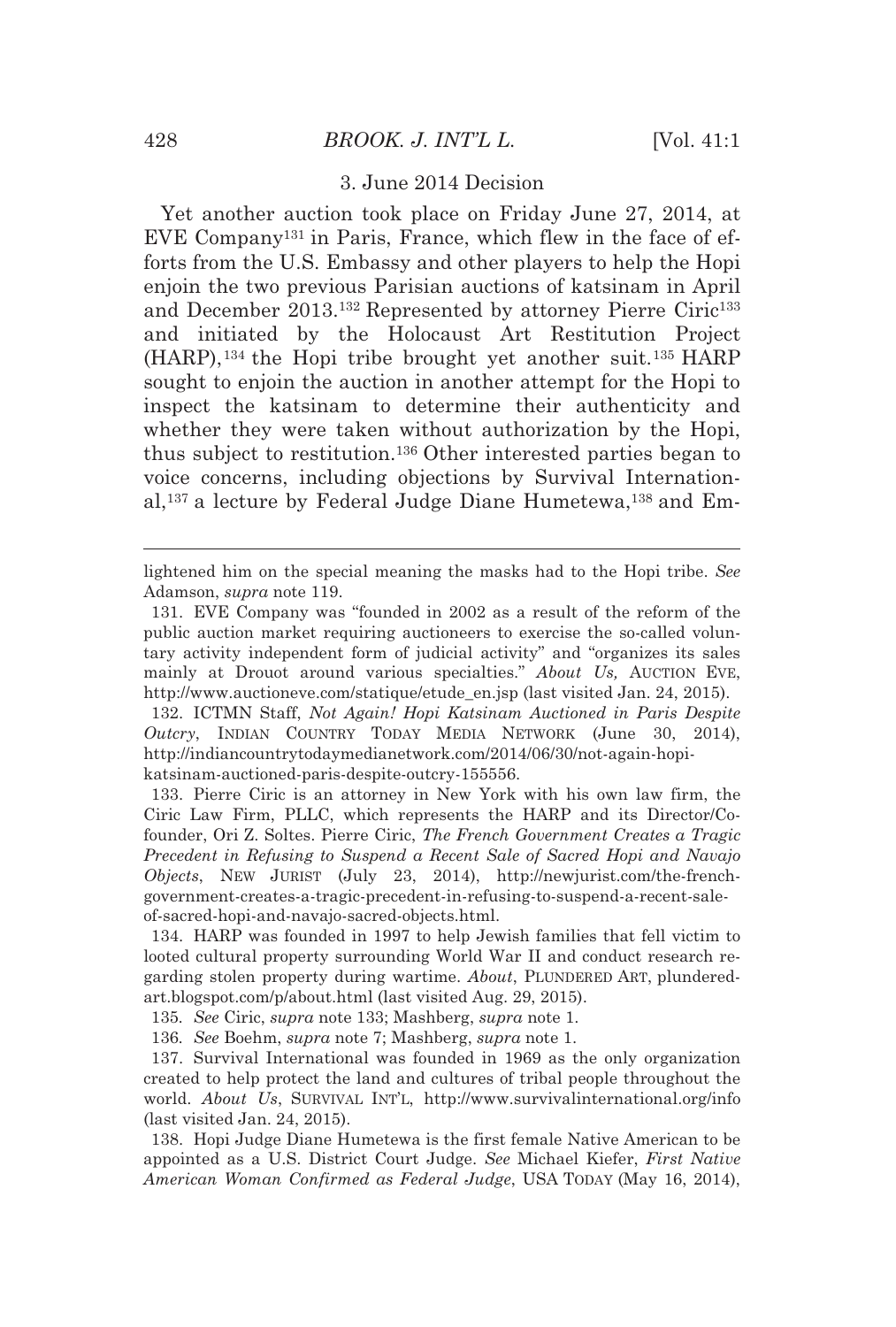bassy minister counselor Philip J. Breeden, who hoped that her lectures generated enough publicity for buyers and sellers to reconsider the sales' legality arguing that "the sale of a sacred object cannot be dismissed with the wave of a hand as mere commercial transaction." <sup>139</sup> The suit was brought by HARP Chairman Ori Z. Soltes<sup>140</sup> to the Conseil des Ventes, an arm of the French government that in its administrative capacity regulates and supervises public auction sales in the French market, and urged the Conseil des Ventes to use their power to stop the sale.<sup>141</sup> The Conseil des Ventes and the French judge hearing the civil suit seeking an injunction, ruled no differently than in each of the previous suits, finding that the auction house had not violated any French law.<sup>142</sup> In a special hearing on June 25, 2014, despite evidence that the provenance of the katsinam was suspect, the Conseil des Ventes dismissed consideration on the issue and subsequently found that the Hopi and all Native American tribes lack the legal capacity or standing to bring any cultural claims in France. <sup>143</sup> Following the Conseil des Ventes' troubling ruling, an appeal to a Parisian court only days later failed, as the court rejected the injunction and the auction ultimately continued as planned.<sup>144</sup> Regardless of yet another loss in court, publicity generated by the Hopi and other key players may have begun to take effect as only nine out of the twenty-nine Hopi artifacts were actually sold at the June 2014 auction, resulting in only a fraction of the sales generated by the two previous auctions: a mere \$187,000 USD.<sup>145</sup>

143*.* Ciric, *supra* note 133.

http://www.usatoday.com/story/news/nation/2014/05/16/first-native-americanwoman-confirmed-as-federal-judge-/9160947/.

<sup>139.</sup> Boehm, *supra* note 7; *see* ICTMN Staff, *supra* note 132.

<sup>140.</sup> Ori Z. Soltes is the Director of the National Jewish Museum and the cofounder of HARP, and spent years researching the issue of Nazi-looted art. *See Bio,* ORI Z. SOLTES, http://www.orizsoltes.com/html/bio.html (last visited Jan. 24, 2015).

<sup>141</sup>*.* Boehm, *supra* note 7; *2010 Top French Auction Houses*, ART MEDIA AGENCY (June 24, 2011), http://en.artmediaagency.com/20966/2010-topfrench-auction-houses/.

<sup>142</sup>*.* ICTMN Staff, *supra* note 132; Ciric, *supra* note 7.

<sup>144</sup>*. See* ICTMN Staff, *supra* note 132; Boehm, *supra* note 7.

<sup>145</sup>*. See* Mashberg, *supra* note 1; ICTMN Staff, *supra* note 132 (stating that a spokeswoman for EVE believes the sales have dropped from a more selective market).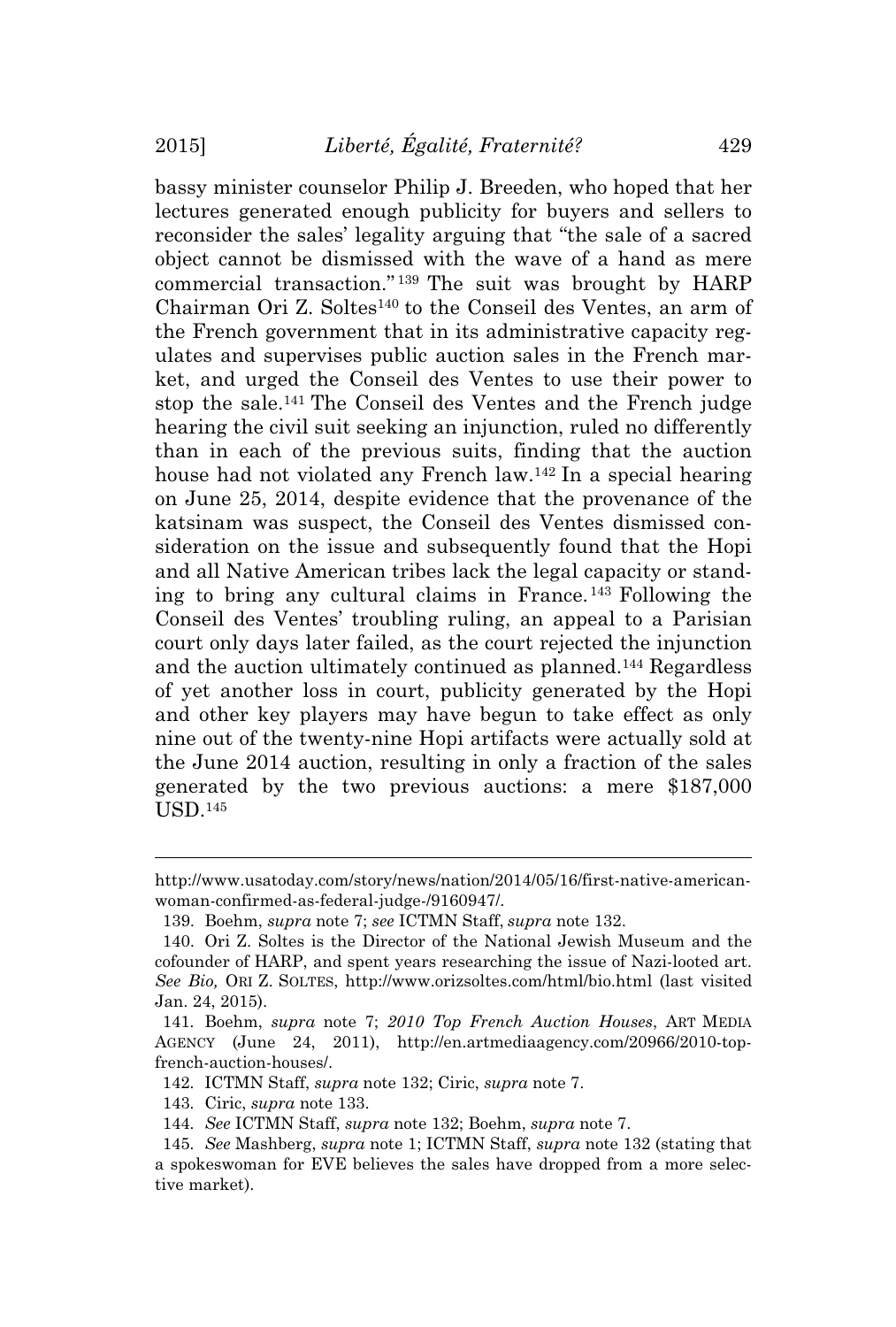#### 4. Response to the June 2014 Decision

Following the latest sale of Hopi katsinam masks, Pierre Ciric, attorney for the HARP, wrote numerous articles online articulating his views on the two most disheartening perspectives of the Conseil des Ventes decision.<sup>146</sup>

First, Ciric mentions Article 1-5-1 of the Conseil des Ventes Code of Ethics for Auction Houses, which requires due diligence in determining the origin of the item sold, whether the seller has a right in selling it, or if the origin is suspect, otherwise the auction house must enjoin the sale and notify the appropriate authorities.<sup>147</sup> Despite claims by the Hopi that the legal appropriation of the katsinam was suspect and the auction house had only performed a cursory review of the seller's right to auction them, the Conseil refused to apply the appropriate Article of their codified law or require EVE to provide further due diligence on the provenance of the katsinam.<sup>148</sup> Considering the numerous U.S. laws regarding protection and restitution of Native American artifacts, and France's own codified laws requiring due diligence prior to the sale of suspect objects, Ciric found it "incomprehensible" that the cursory reviews by EVE were sufficient to establish due diligence in good faith.<sup>149</sup> Ciric coldly finds EVE's "due diligence" more aligned with "conscious avoidance."<sup>150</sup>

Second, in stripping Native Americans of standing in cultural claims in France, the Conseil found the Hopi's 1936 Constitution<sup>151</sup> "insufficient to establish the tribe as a legal entity under French law," which has otherwise been federally recognized by the United States, thereby affording "legal authority to act pursuant to conditions established by the Congress." <sup>152</sup> This

<sup>146</sup>*. See generally* Ciric, *supra* note 133; *see also* Ciric, *supra* note 7.

<sup>147</sup>*.* Ciric, *supra* note 133.

<sup>148</sup>*. Id*.

<sup>149</sup>*. See id*.

<sup>150</sup>*. Id*.

<sup>151.</sup> Approved on December 19, 1936, the Constitution and By-Laws of the Hopi Tribe were adopted in order "to provide a way of working together for peace and agreement between villages, and of preserving the good things of the Hopi life, and to provide a way of organizing to deal with modern problems, with the United States Government and with the outside world generally." *See* U.S. DEP'T OF THE INTERIOR, OFFICE OF INDIAN AFFAIRS, CONSTITUTION AND BY-LAWS OF THE HOPI TRIBE ARIZONA pmbl. (1936), *available at* http://www.loc.gov/law/help/american-indian-consts/PDF/37026339.pdf. 152*.* Ciric, *supra* note 133.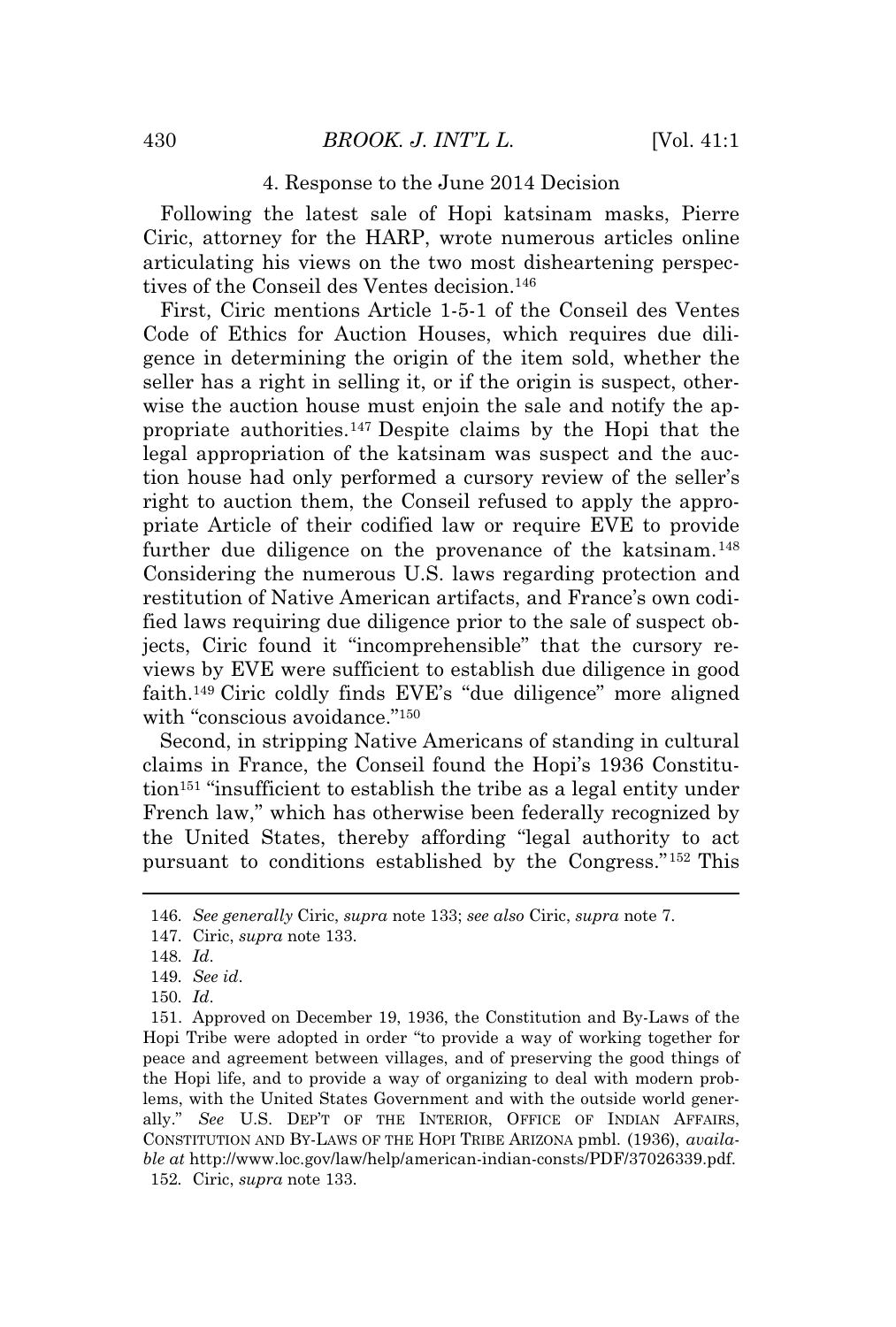decision is troubling because France is not affording legal entities under U.S. law the same courtesy that U.S. courts provide for foreigners, by generally accepting a foreigner's standing on the home nation's definition of citizenship.<sup>153</sup> Ciric and others are outraged by the recent Conseil decision, which Ciric believes has created a dangerous precedent for other indigenous peoples to similarly lose the right to bring claims on their cultural property, as well as allowing France to be a "safe haven" for the sales of indigenous cultural property.<sup>154</sup>

Ori Z. Soltes, the chairman of the HARP, also spoke out against the "tragic and shameful" decision by the Conseil des Ventes on the group's blog, finding that the Conseil's decision "flies in the face of the progress made in international law by all tribes and indigenous peoples," despite France's support of the UNDRIP and its grant of legal status to indigenous peoples.<sup>155</sup>

# *D. Did France's Financial Distress Drive Decisions to Ignore the Outcry of the Hopi?*

In light of its decision to strip Native Americans of standing to bring cultural claims in France, France is willing to turn a blind eye to the inequities that Native Americans face.<sup>156</sup> Rather than provide an open forum and investigation into the progeny of these katsinam, France has incidentally safeguarded their own auction houses from involvement in future litigation.<sup>157</sup> France was a historic leader in the global art market, but its position has recently declined.<sup>158</sup> The percentage of art

<sup>153</sup>*.* For a critique of France's disregard for the courtesy the United States affords foreign citizens, see *id.*

<sup>154</sup>*. Id.*

<sup>155</sup>*. Id*.; Boehm, *supra* note 7; Holocaust Art Restitution Project, *supra* note 82.

<sup>156</sup>*. See generally* Boehm, *supra* note 7.

<sup>157</sup>*. See id*.

<sup>158</sup>*. See* Howard, *supra* note 15; Bilefsky & Carvajal, *supra* note 15 (stating that as of 2013, France was ranked fourth in contemporary art sales at only  $E26$  million, which was well behind the first-place holder, China, which sold about \$800 million USD in that same period). *See generally* Abigail R. Esman, *The World's Strongest Economy? The Global Art Market*, FORBES (Feb. 29, 2012), http://www.forbes.com/sites/abigailesman/2012/02/29/the-worldsstrongest-economy-the-global-art-market/ (noting that Paris, France became an auction center in the nineteenth-century when Baron James de Roth-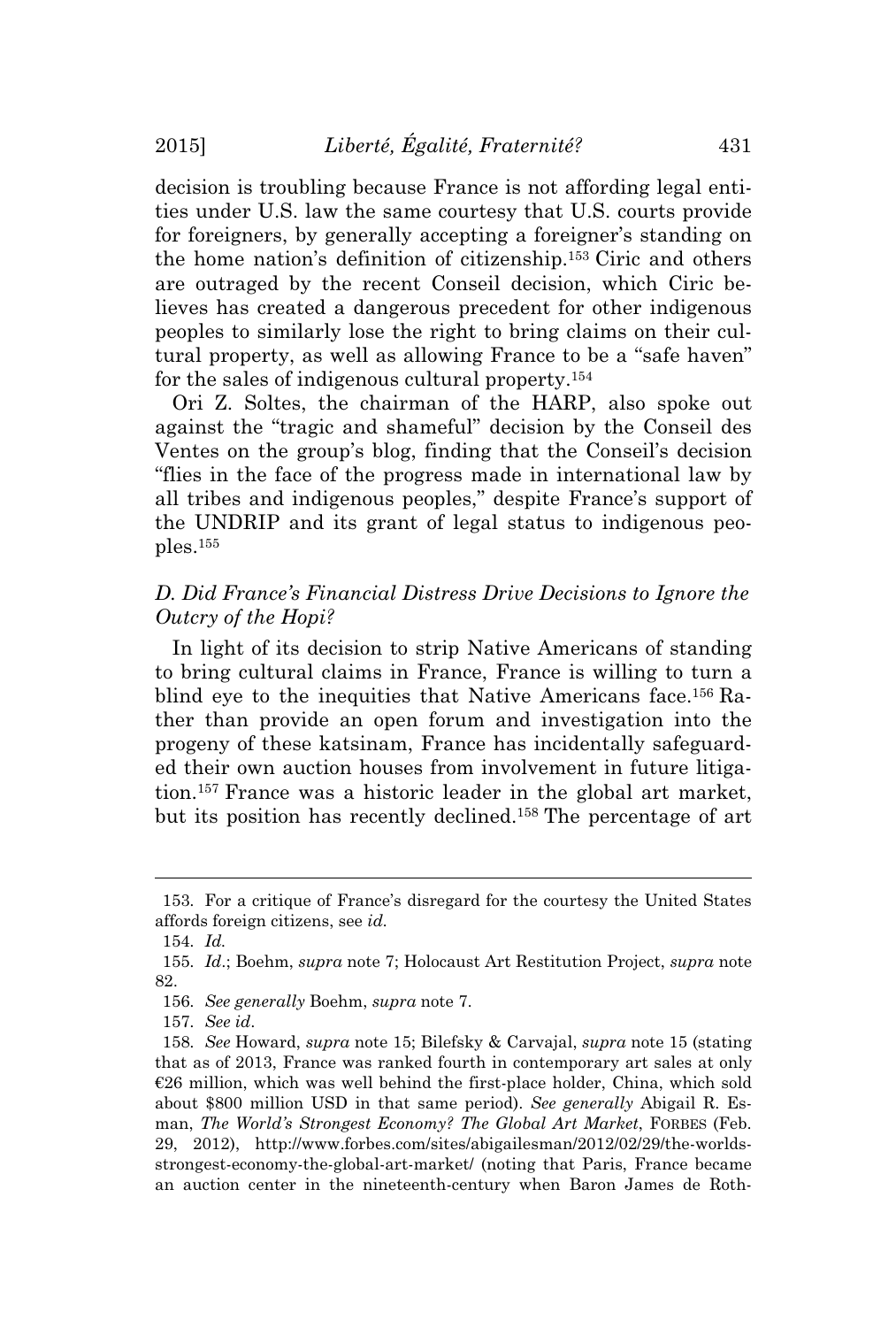sales taking place at French institutions has similarly dropped.<sup>159</sup> Not to the surprise of some, Drouot faced scandal in 2010, when Drouot was the source of an underground arttrafficking ring. <sup>160</sup> In response, many Drouot auctioneers stressed the need for Drouot to modernize, and even the Justice Ministry voiced its hope to "save it from itself." 161

Additionally in 2013, France desperately turned to selling an estimated \$250,000 USD worth of fine wines in order to reinvest in vintages, only a minute amount compared to France's €100 billion deficit.<sup>162</sup> A declining market prominence and France's attempt to replenish a vast deficit through the sales of wine seem to suggest that France's financial distress is a cause of worry on numerous fronts.<sup>163</sup> Coincidentally, through the actions of the Conseil des Ventes and France's judiciary, France has allowed katsinam auctions to continue with the inadvertent and somewhat suspect effect of protecting a decaying position in the art market and shielding auction houses from the outcries of the Hopi.<sup>164</sup>

The Conseil des Ventes has done little to rebut the implication that there may be motives behind their decision to prevent indigenous people from bringing cultural claims in France, and

schild, Richard Seymour-Conway, and state-sponsored auction house the Hôtel Drouot attracted a bounty of art sales).

<sup>159</sup>*. See CVV Publishes Results*, *supra* note 16 (stating that auction house Drouot represented over 58 percent of the sales in Paris in 2005, compared to a 20 percent decline in 2013 to only 37.5 percent of sales); *The Art of Beating the Economic Crisis*, *supra* note 16.

<sup>160</sup>*. See* Sayare, *supra* note 17.

<sup>161</sup>*. Id*.

<sup>162</sup>*.* Petroff, *supra* note 18.

<sup>163</sup>*. See id*.; Howard, *supra* note 15; Bilefsky & Carvajal, *supra* note 15. *See generally* Esman, *supra* note 160.

<sup>164</sup>*. See* Dominique Godreche, *Lawyer Has Hope That Auctions of Sacred Items Will Someday Stop*, INDIAN COUNTRY TODAY MEDIA NETWORK (Dec. 22, 2014), http://indiancountrytodaymedianetwork.com/2014/12/22/lawyer-hashope-auctions-sacred-items-will-someday-stop-158421 (describing another auction of Hopi katsinam that took place at a Parisian auction house in December 2014); ICTMN Staff, *Selling the Sacred, Again: Another Auction of Hopi Katsinam Takes Place in Paris*, INDIAN COUNTRY TODAY MEDIA NETWORK,  $(\text{June} 1, 2015)$ http://indiancountrytodaymedianetwork.com/2015/06/01/selling-sacred-againanother-auction-hopi-katsinam-takes-place-paris-160568 (June 2015); Sayare, *supra* note 17. *See generally* Bilefsky & Doreeen*, supra* note 15; ICTMN Staff, *supra* note 132.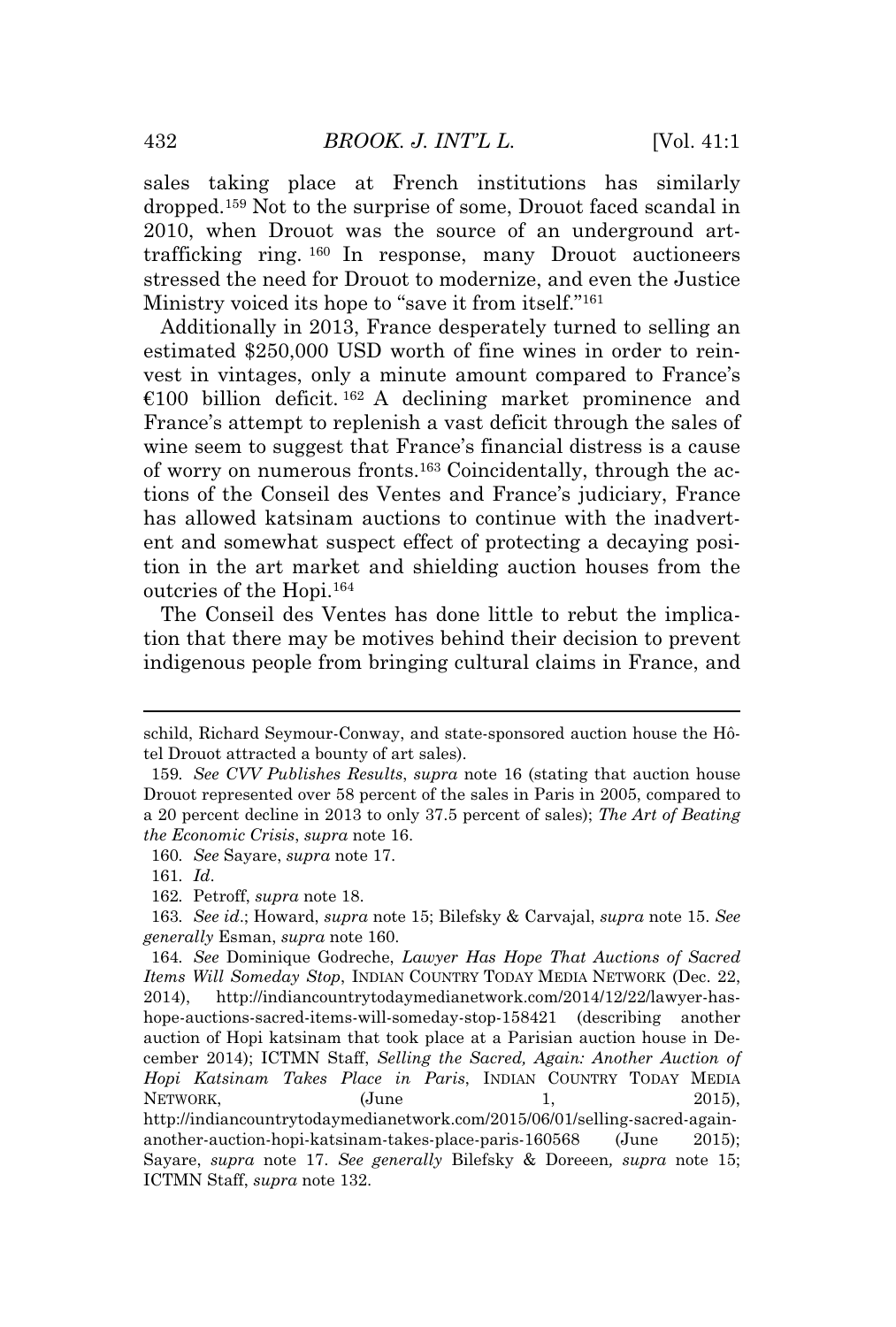that this decision is ultimately putting more money into the hands of auction houses. Chadelet claimed that it is not the Conseil's role to decide which objects are to be or not to be sold, but rather the Conseil must independently, impartially, and transparently regulate, defend, and control auctions in order to prevent public disorder.<sup>165</sup> However, the Conseil actively chose to allow the sale of katsinam to continue in June 2014.<sup>166</sup> Additionally, the Conseil went beyond its supposed role and stripped all Native Americans of standing, which is a power beyond their reach, according to its president.<sup>167</sup> In 2014, the President of the Conseil des Ventes, Catherine Chadelat, disclosed a fear that auctioneers' roles are in danger and further admitted that in order to improve sales on individual and corporate levels, the Conseil must redefine its role by looking to the art market in a sociological sense along with the accounting side of auction houses.<sup>168</sup> In response to Chadalet's fear that auctioneers' roles are in danger, the Symev (the National Union for Houses of Voluntary Sales)<sup>169</sup> spoke out in defense, arguing that the Conseil itself is what is in danger and even questioned the Conseil's legitimacy.<sup>170</sup>

<sup>165</sup>*.* Valérie Sasportas, *La Cadence des Ventes Sensibles s'Accélère*, [*The Pace of Sales Is Accelerating Sensitively*], LE FIGARO (Apr. 29, 2014), http://www.lefigaro.fr/culture/encheres/2014/04/29/03016-

<sup>20140429</sup>ARTFIG00008-catherine-chadelat-la-cadence-des-ventes-sensibless-accelerent.php.

<sup>166</sup>*. See generally* Ciric, *supra* note 133.

<sup>167</sup>*. See id.*; Sasportas, *supra* note 165.

<sup>168</sup>*. Les commissaires-priseurs en froid avec le Conseil des Ventes et sa presidente* [The Cold Auctioneers with the Council and Its President of Sales], ART MEDIA AGENCY (Jan. 27, 2014) [hereinafter Cold Auctioneers], http://fr.artmediaagency.com/87529/les-commissaires-priseurs-en-froid-avecle-conseil-des-ventes-et-sa-presidente/. *See generally* Valérie Sasportas, *Le Conseil des Ventes Sonne L'Alarme* [The Conseil des Ventes Sounds the Alarm], LE FIGARO (Jan. 23, 2014),

http://www.lefigaro.fr/culture/encheres/2014/01/23/03016-

<sup>20140123</sup>ARTFIG00285-le-conseil-des-ventes-sonne-l-alarme.php.

<sup>169.</sup> The Symev is a union that defends the interests of auctioneers. *See* SYMEV, http://symev.org (last visited Oct. 26, 2015).

<sup>170</sup>*.* Cold Auctioneers, *supra* note 168.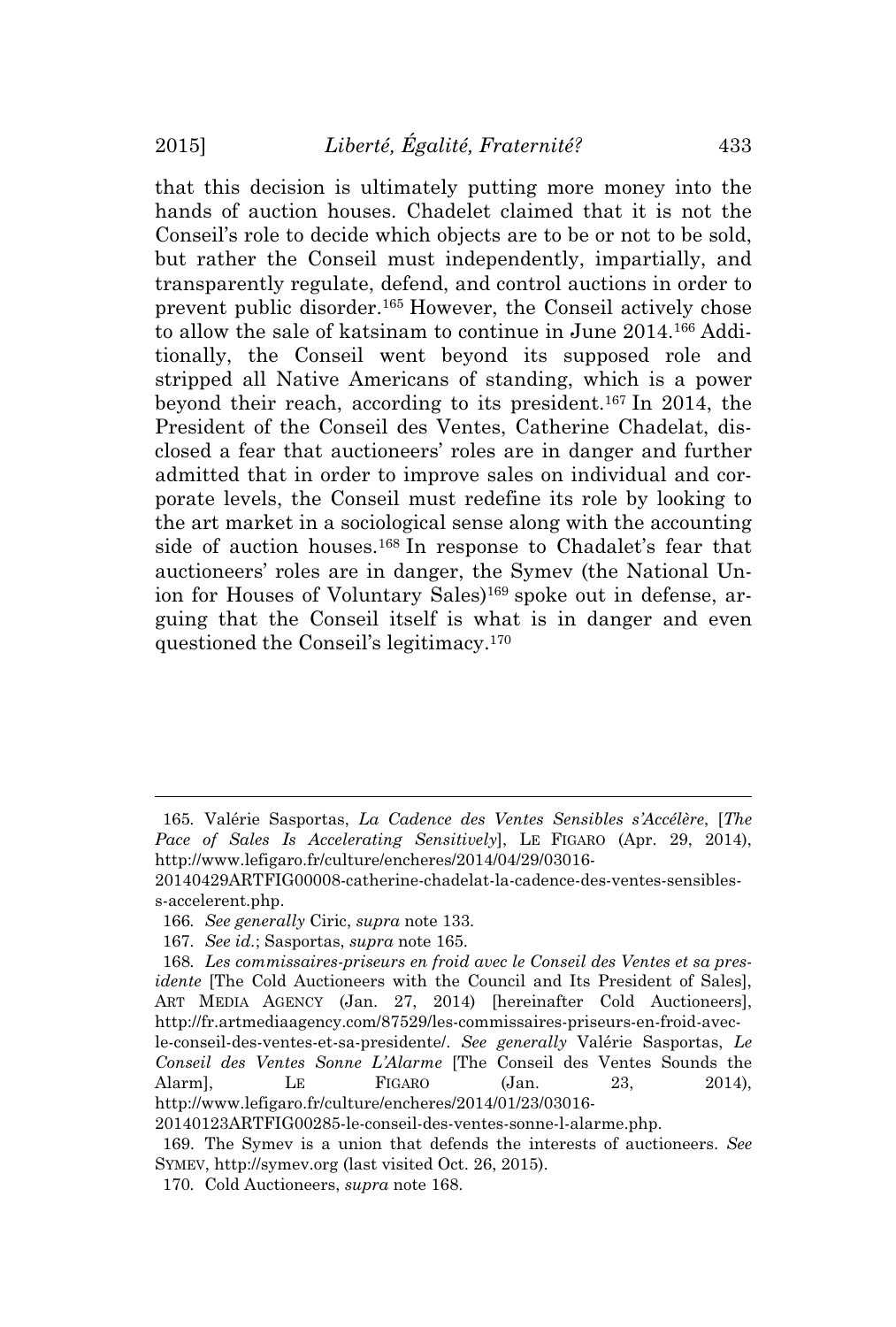# III. THE FAILURE OF THE UNDRIP: INDIGENOUS PEOPLES REMAIN POWERLESS

The UNDRIP is a document that guides member states to act justly, but without consequences for noncompliance, member states are free to act without regard to any indigenous peoples.<sup>171</sup> The UNDRIP is powerless to protect indigenous peoples in light of its status as a declaration under international law. This Part will address these concerns and offer the following solution: in order for the UNDRIP to protect indigenous people from decisions that adversely affect them, it is the U.N.'s duty to transform the principles of the UNDRIP into a multilateral treaty, which must then be adopted into the law of member states. This solution will ultimately guarantee legal consequences are provided for any potential noncompliance.

# *A. The UNDRIP Fails to Prevent France from Hawking Hopi Katsinam*

The UNDRIP attempts to impose on states an arena for indigenous peoples to participate in various decisions that affect them <sup>172</sup> and remedies for indigenous peoples otherwise infringed upon.<sup>173</sup> However, these principles of the UNDRIP do not hold water, as the document has no binding force.<sup>174</sup> This fatal flaw of the UNDRIP results in a document that is powerless to protect indigenous peoples worldwide. This is an exemplary incident of where the UNDRIP has failed: defenseless indigenous peoples are without recognition or protection from the international community. Regardless of France's allegedly economically driven judicial decision, and their hypocritical adherence to the principles set out in the UNDRIP, the problem originates with the power the UNDRIP fails to possess.<sup>175</sup>

#### *B. A U.S.-Franco Treaty is Not Enough*

In light of the ongoing prejudice and in defense of the Hopi, Servan-Schreiber and Judge Humetewa have spoken about a

<sup>171</sup>*. See* Press Release, *supra* note 6; Godreche, *supra* note 164; ICTMN Staff, *supra* note 164. *See generally* Holocaust Art Restitution Project, *supra* note 82.

<sup>172</sup>*. See* G.A. Res. 61/295, *supra* note 5, arts. 5, 8 (para. 2) & 11.

<sup>173</sup>*. See id.* art. 40.

<sup>174</sup>*. See* Press Release, *supra* note 6.

<sup>175</sup>*. See* Ciric, *supra* note 7; Boehm, *supra* note 7.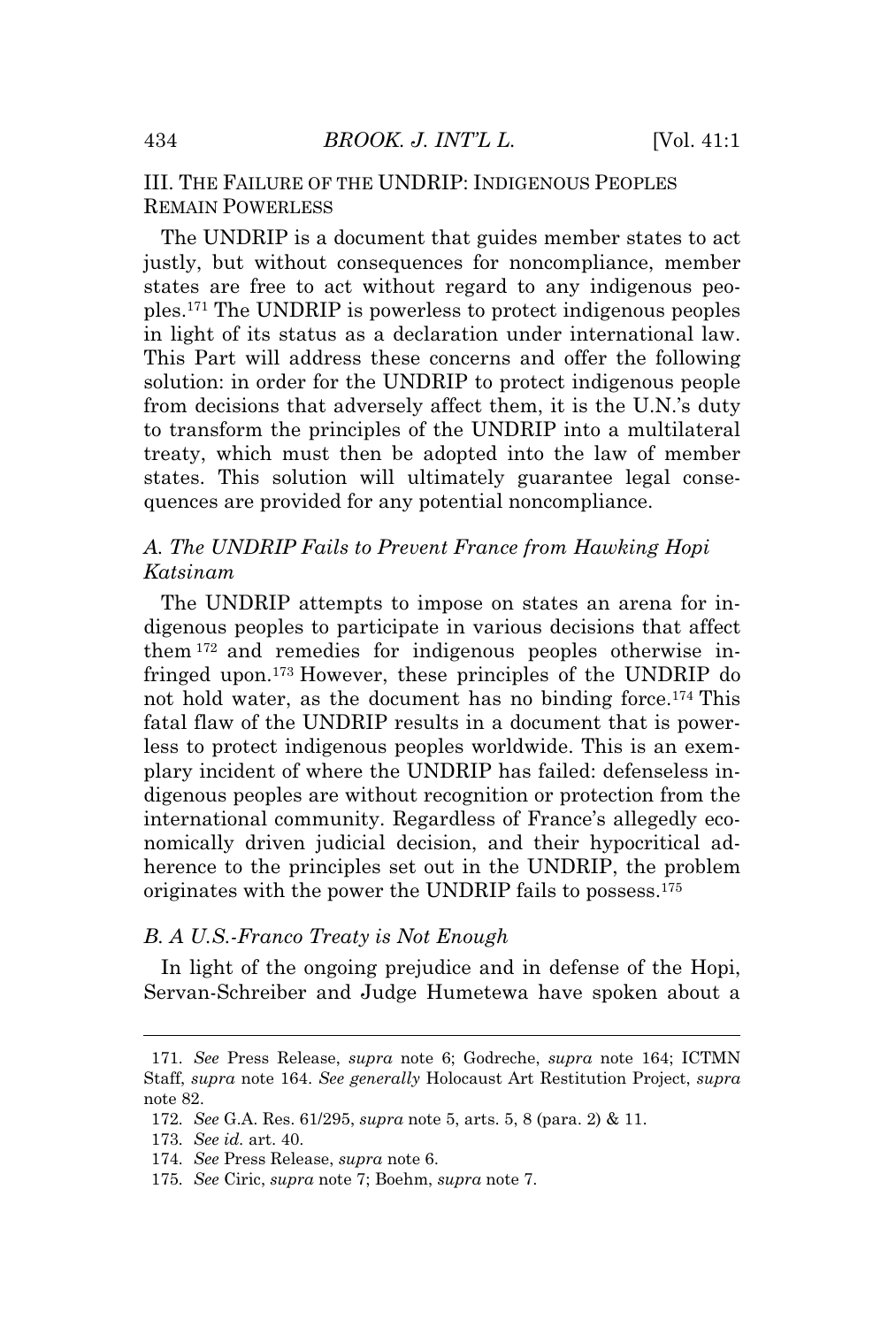desire to come together and suggest creating a U.S.-Franco agreement that can resolve the sacrilegious sales of Hopi katsinam.<sup>176</sup> In an interview, Servan-Schreiber explained that the Hopi community would like for the U.S. Native American Graves Protection and Repatriation Act<sup>177</sup> be reciprocated in France. <sup>178</sup> The idea to protect Native American artifacts in France was brought to the attention of the Minister of Justice in France, though no progress has been made. <sup>179</sup> Servan-Schreiber recognizes that the process to develop, draft, and incorporate a treaty is long and hard.<sup>180</sup> "This is not going to happen tomorrow," as Servan-Schreiber said himself, thus while the idea is percolating with the Minister of Justice in France, the Hopi will need to work for many years before even a draft law is sent through French Parliament and proposed.<sup>181</sup>

Although the efforts of the Hopi and attorney Servan-Schreiber are admirable, the mere idea to propose a bilateral U.S.-Franco treaty neglects to address the predominant issue that the UNDRIP fails to protect indigenous peoples worldwide. It is speculative that Servan-Schreiber and the Hopi's concept would even go through French Parliament. However, even if the many years of work to accomplish their goal of forming a U.S.-Franco treaty is successful, the treaty will only solve isolated incidents of France selling Hopi katsinam and other Native American sacramentals. This theoretical treaty, like the UNDRIP, would fail to provide protection to all of the indigenous peoples of the world. No matter the outcome of a hypothetical U.S.-Franco treaty may be, the UNDRIP will remain

<sup>176</sup>*. See* Godreche, *supra* note 164.

<sup>177.</sup> The Native American Graves Protection Repatriation Act (NAGPRA) protects Native American property with "burial, funerary, religious, or cultural patrimonial context" and provides for their return in specific contexts. Francis P. McManamon, *The Native American Graves Protection and Repatriation Act*, *in* ARCHAEOLOGICAL METHOD AND THEORY: AN ENCYCLOPEDIA, (Linda Ellis ed., 2000). NAGPRA has prohibited sales of sacred property of Native Americans since 1990 and provides a way for "tribes to reclaim cultural items within the U.S., but the law has no power overseas." *See Navajo Officials Buy Back Tribal Masks at Controversial French Auction*, CIRCA (Dec. 16, 2014), http://cir.ca/news/native-americans-challenge-artifact-auctions.

<sup>178</sup>*.* Godreche, *supra* note 164.

<sup>179</sup>*. Id*.

<sup>180</sup>*. See id*.

<sup>181</sup>*. Id.*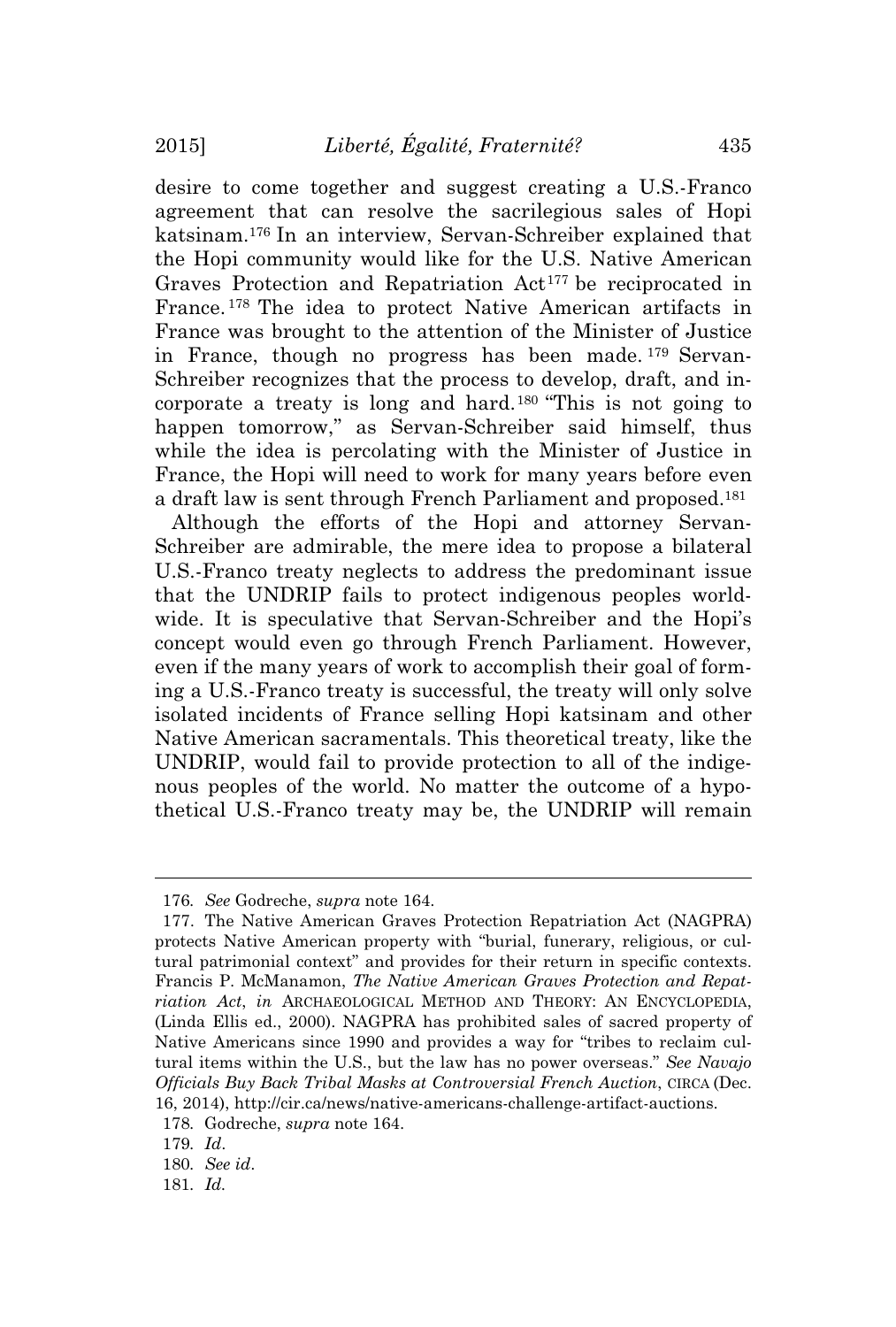just as powerless to protect all other indigenous peoples throughout world.

# *C. The U.N. Has a Duty to Protect Indigenous People*

The Preamble to the U.N. Charter lists four objectives that specifically include the goal "to promote social progress and better standards of life in larger freedom, and for these ends . . . to practice tolerance and live together in peace with one another as good neighbours." <sup>182</sup> If countries like France continue to disregard the integrity of international law, there is no incentive for other member states to abide by the principles set out in the UNDRIP and protect those who cannot protect themselves. However tainted decisions may be, indigenous peoples worldwide are nevertheless powerless to protect their sacramentals, unless these hallowed ends made under the U.N. Charter are honored and the UNDRIP is enforced. Clearly demonstrated, countries are reluctant to follow through with tolerance as good neighbors when faced with a choice between keeping a sacred promise to the international community and saving themselves from economic difficulty.<sup>183</sup>

The UNDRIP must be transformed into a multilateral treaty, adopted by member states, and instituted into binding law. The principles in the UNDRIP have the potential to protect indigenous peoples from various adverse decisions, providing they have binding force behind them.<sup>184</sup> If the UNDRIP is instituted as a treaty, further abuse by member states would be prevented through the enforcement of UNDRIP provisions or otherwise states would face consequences for noncompliance.

Transforming the UNDRIP into a treaty with binding force is not an unattainable goal. On December 10, 1948, the U.N. General Assembly adopted the Universal Declaration of Human Rights as a result of the atrocities of World War II in order to set out an international commitment that recognized "the inherent dignity and . . . equal and inalienable rights of all members of the human family is the foundation of freedom,

<sup>182.</sup> U.N. Charter pmbl.

<sup>183</sup>*. See* discussion *infra* Part II.C.

<sup>184</sup>*. See* G.A. Res. 61/295, *supra* note 5, arts. 8 (para. 2), 11, 40 (providing that indigenous people are to be afforded "just and fair procedures" when resolving disputes between parties as well as be provided remedies that consider the "customs, traditions, rules and legal systems" of indigenous peoples).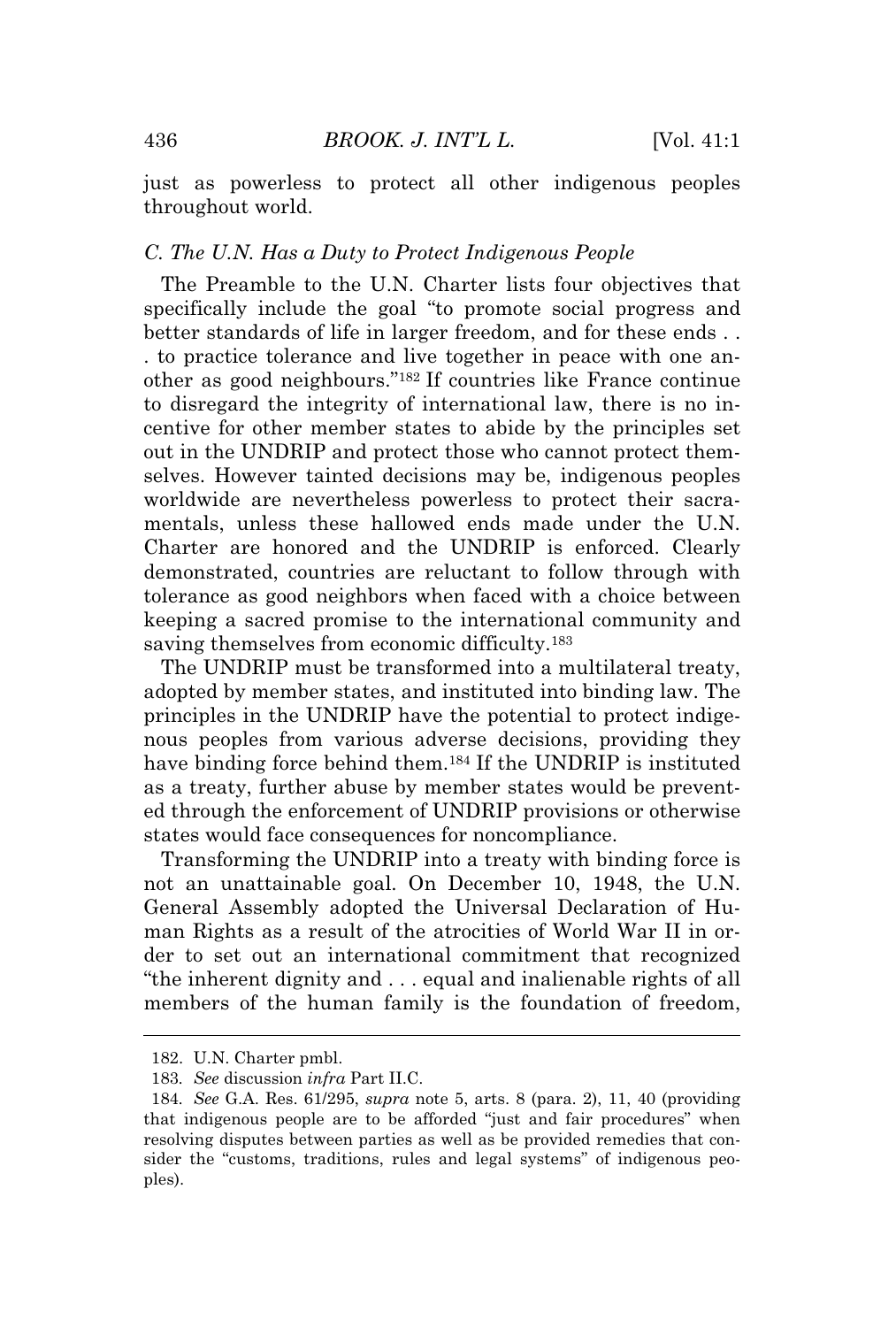justice and peace in the world." <sup>185</sup> This declaration has led to numerous "legally binding international human rights treaties," including the adoption of both the International Covenant on Civil and Political Rights and the International Covenant on Economic, Social and Cultural Rights in 1976, which together with the Universal Declaration of Human Rights comprises the International Bill of Human Rights.<sup>186</sup> When signing onto these treaties, member states agree to implement their own legislation that will adhere to the duties and obligations required of them.<sup>187</sup> However, where there fails to be redress at the local level, there are international procedures and mechanisms available to ensure that human rights standards are upheld and enforced at the micro level.<sup>188</sup> Similarly, the UNDRIP as a treaty would require member states to implement legislation that aligns with UNDRIP provisions and where redress cannot be provided domestically, indigenous people would be able to follow the international human rights procedures already in place.

#### CONCLUSION

The U.N. avows itself,

to maintain international peace and security . . . develop friendly relations among nations based on respect for the principle of equal rights and self-determination of peoples . . . achieve international co-operation in solving international problems . . . and be a centre for harmonizing the actions of nations in the attainment of these common ends.189

It is by these purposes that the U.N. ought to be compelled to follow the example set by the Universal Declaration of Human

<sup>185.</sup> G.A. Res. 217 (III) A, Universal Declaration of Human Rights, pmbl. (Dec. 10, 1948); *see* History of the Universal Declaration of Human Rights, UNITED NATIONS, http://www.un.org/en/documents/udhr/history.shtml (last visited, Sept. 27, 2015); *Human Rights Law*, UNITED NATIONS, http://www.un.org/en/sections/universal-declaration/foundation-internationalhuman-rights-law/index.html (last visited, Jan. 15, 2016).

<sup>186.</sup> *Id.*

<sup>187.</sup> *International Human Rights Law*, OFFICE OF THE HIGH COMMISSIONER FOR **HUM.** RTS.

http://www.ohchr.org/EN/ProfessionalInterest/Pages/InternationalLaw.aspx, (last visited Oct. 24, 2015).

<sup>188</sup>*. Id*.

<sup>189.</sup> U.N. Charter art. I.